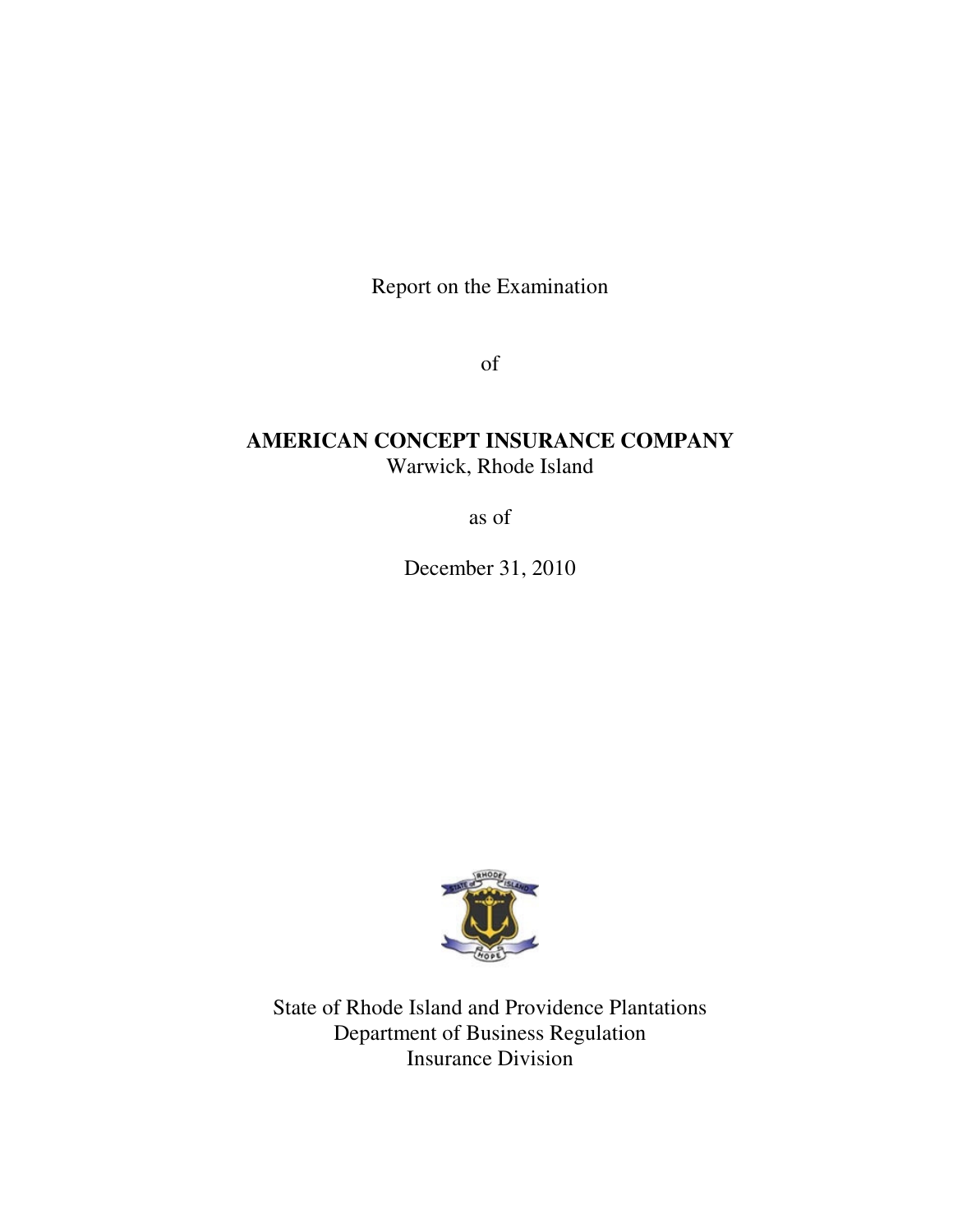# **TABLE OF CONTENTS**

# Page

|                                                                  | 1                                      |
|------------------------------------------------------------------|----------------------------------------|
|                                                                  | $\overline{2}$                         |
|                                                                  | 3                                      |
|                                                                  | 6<br>6<br>6<br>8<br>8<br>8<br>9<br>10  |
|                                                                  | 10                                     |
| OFFICERS' AND EMPLOYEES' WELFARE AND PENSION PLANS               | 11<br>12                               |
|                                                                  | 12                                     |
|                                                                  | 13                                     |
|                                                                  | 14                                     |
|                                                                  | 14                                     |
|                                                                  | 16<br>17<br>18<br>18                   |
|                                                                  | 19<br>20<br>21                         |
| Comparative Statement of Liabilities and Surplus and Other Funds | 23<br>24<br>25<br>26<br>27<br>28<br>29 |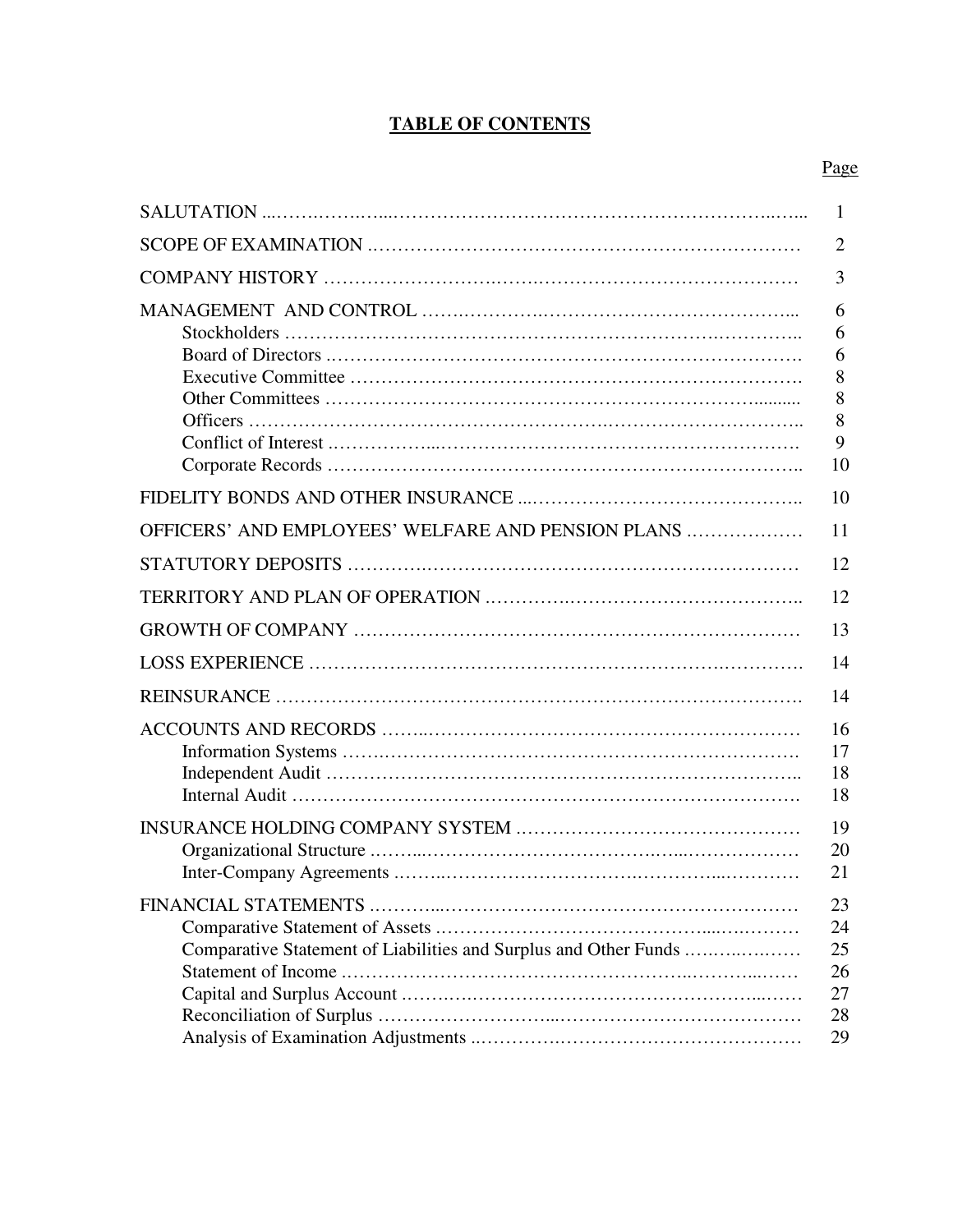# **TABLE OF CONTENTS (Cont.)**

# Page

| 30       |
|----------|
| 30<br>30 |
| 31<br>31 |
| 31       |
| 33       |
| 34       |
| 35       |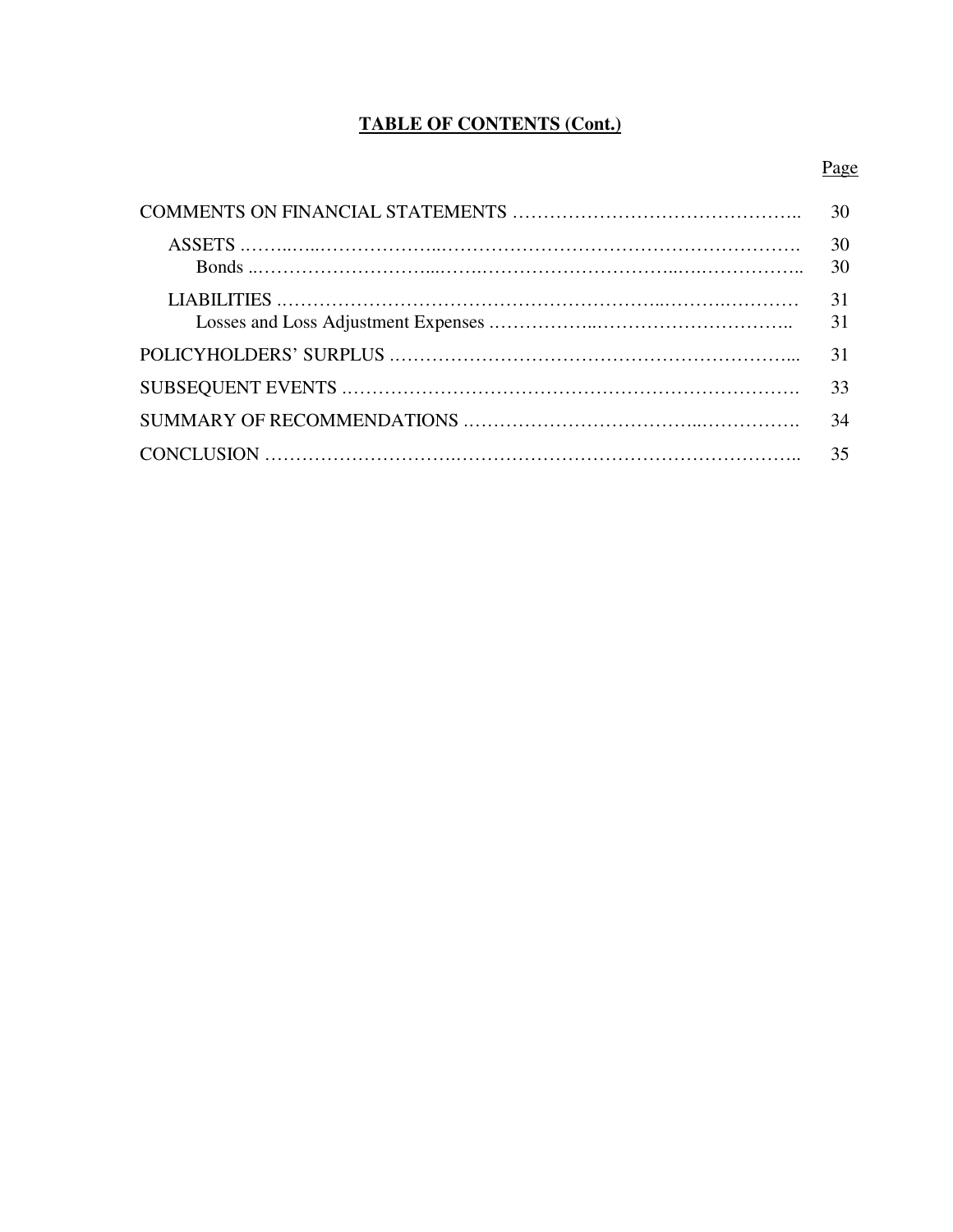March 15, 2012

Honorable Paul McGreevy Insurance Commissioner State of Rhode Island and Providence Plantations Department of Business Regulation 1511 Pontiac Avenue, Bldg. 68-2 Cranston, Rhode Island 02920

Dear Commissioner:

In accordance with your instructions and pursuant to Chapters 13, 13.1 and 35 of Title 27 of the General Laws of the State of Rhode Island, an examination has been made as of December 31, 2010 of the financial condition and affairs of

# **AMERICAN CONCEPT INSURANCE COMPANY**

at its home office located at 475 Kilvert Street, Warwick, Rhode Island. The report of such examination is herewith submitted.

American Concept Insurance Company, hereinafter referred to as "ACIC" or the "Company," was previously examined as of December 31, 2006 by the Insurance Division of the State of Rhode Island and Providence Plantations ("Insurance Division") representing the Northeastern Zone. The current examination was also conducted by the Insurance Division.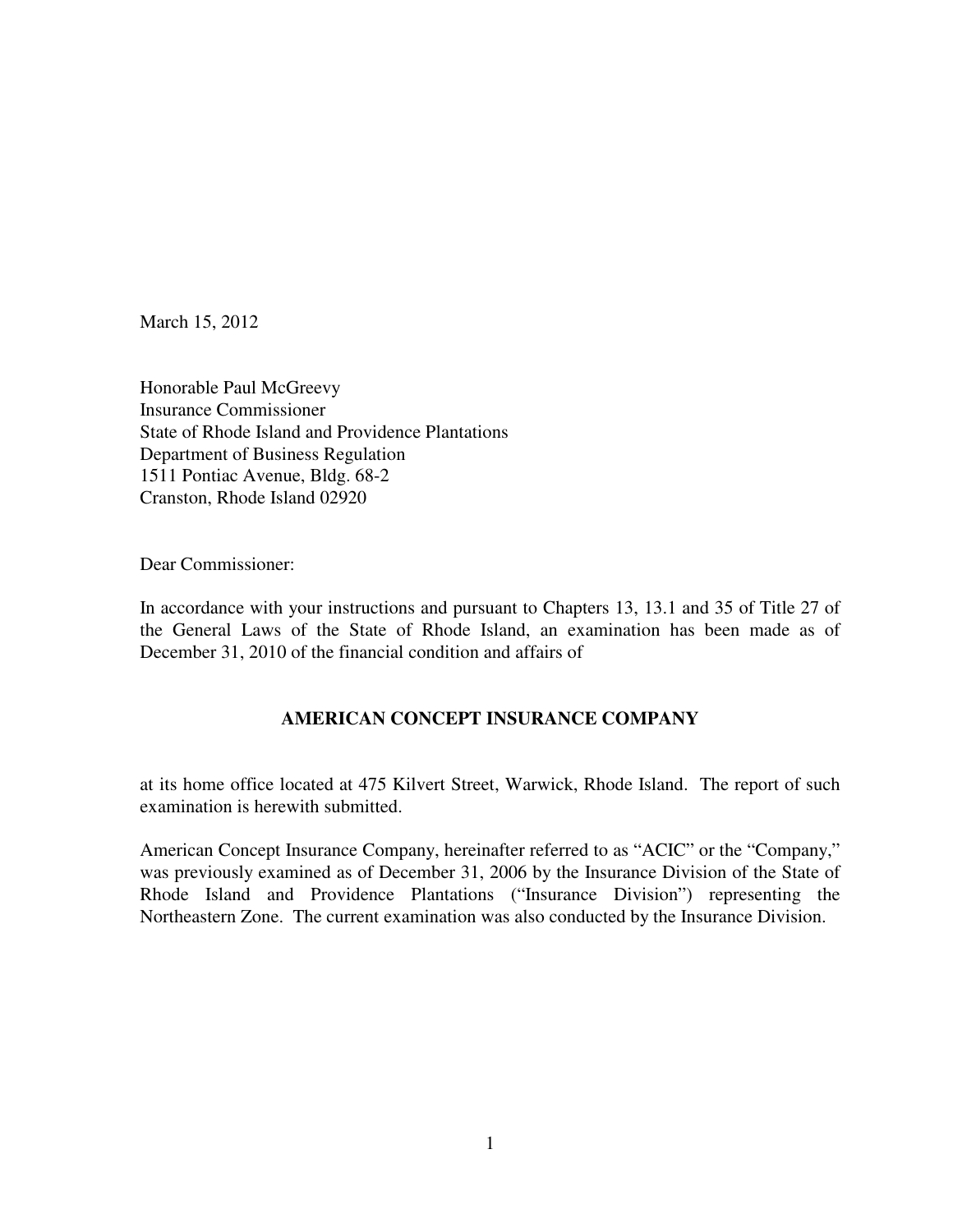#### **SCOPE OF EXAMINATION**

The current examination was performed in compliance with the above-mentioned sections of the General Laws of the State of Rhode Island, as amended, and covered the intervening fouryear period ended December 31, 2010. The examination was conducted in accordance with the National Association of Insurance Commissioners ("NAIC") *Financial Condition Examiners Handbook* ("Handbook"), 7-Phase Risk-Focused Examination Process. The Handbook requires that we plan and perform the examination to evaluate the financial condition and identify prospective risks of the Company by obtaining information about corporate governance, identifying and assessing inherent risks, and evaluating the controls and procedures used to mitigate those risks. The examination included assessing the principles used and significant estimates made by management, as well as evaluating the overall financial statement presentation, and management's compliance with Statutory Accounting Principles and the NAIC *Annual Statement Instructions*. The examination process included a business risk assessment to focus examination procedures on those areas considered to have greater risk in order to identify significant operating issues and/or deviations from statutory accounting practices that may affect solvency. All accounts and activities of the Company were considered in accordance with the Risk-Focused Examination Process.

The Company instructed their independent accounting firm to make available for review all work papers concerning procedures followed, tests performed, information obtained, and conclusions reached pertinent to the firm's audit of the Company's financial statements for the year ended December 31, 2010. The work papers of the independent accounting firm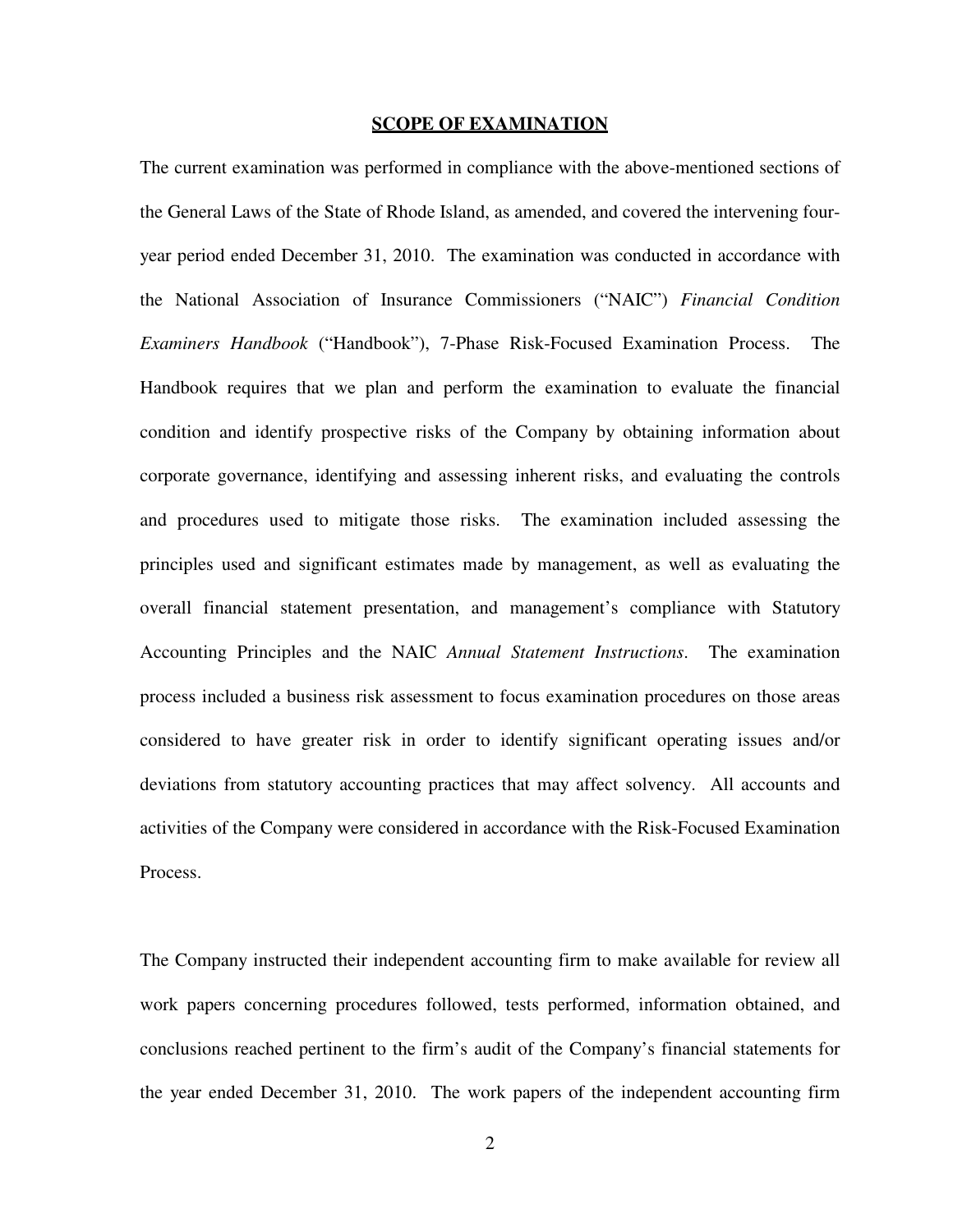were reviewed in order to ascertain the extent to which procedures were employed to determine compliance with statutory requirements and guidelines. The work papers and analyses prepared by the independent accounting firm were utilized to the extent possible. Where applicable, the independent accounting firm's work papers have been incorporated into the examination process.

The examination was performed concurrently with the examination of the Company's parent, Providence Washington Insurance Company ("PWIC") and its affiliate, York Insurance Company ("York").

## **COMPANY HISTORY**

American Consumers Financial, Inc. was organized as a South Dakota corporation on December 13, 1972, with the primary purpose of forming a multi-line fire and casualty insurance company. On August 1, 1974, Concept 76 Insurance Company was formed as a wholly owned subsidiary. On May 20, 1981, the stockholders voted to change the name of American Consumers Financial, Inc. to American Concept Insurance Company.

On December 14, 1984, Security Insurance Company of Hartford, a subsidiary of Orion Capital Corporation, acquired for cash the net assets of American Consumers Financial, Inc., thereby acquiring control of ACIC. On October 1, 1988, Providence Washington Insurance Company of Providence, Rhode Island acquired 100% of the outstanding shares of ACIC from Security Insurance Company of Hartford.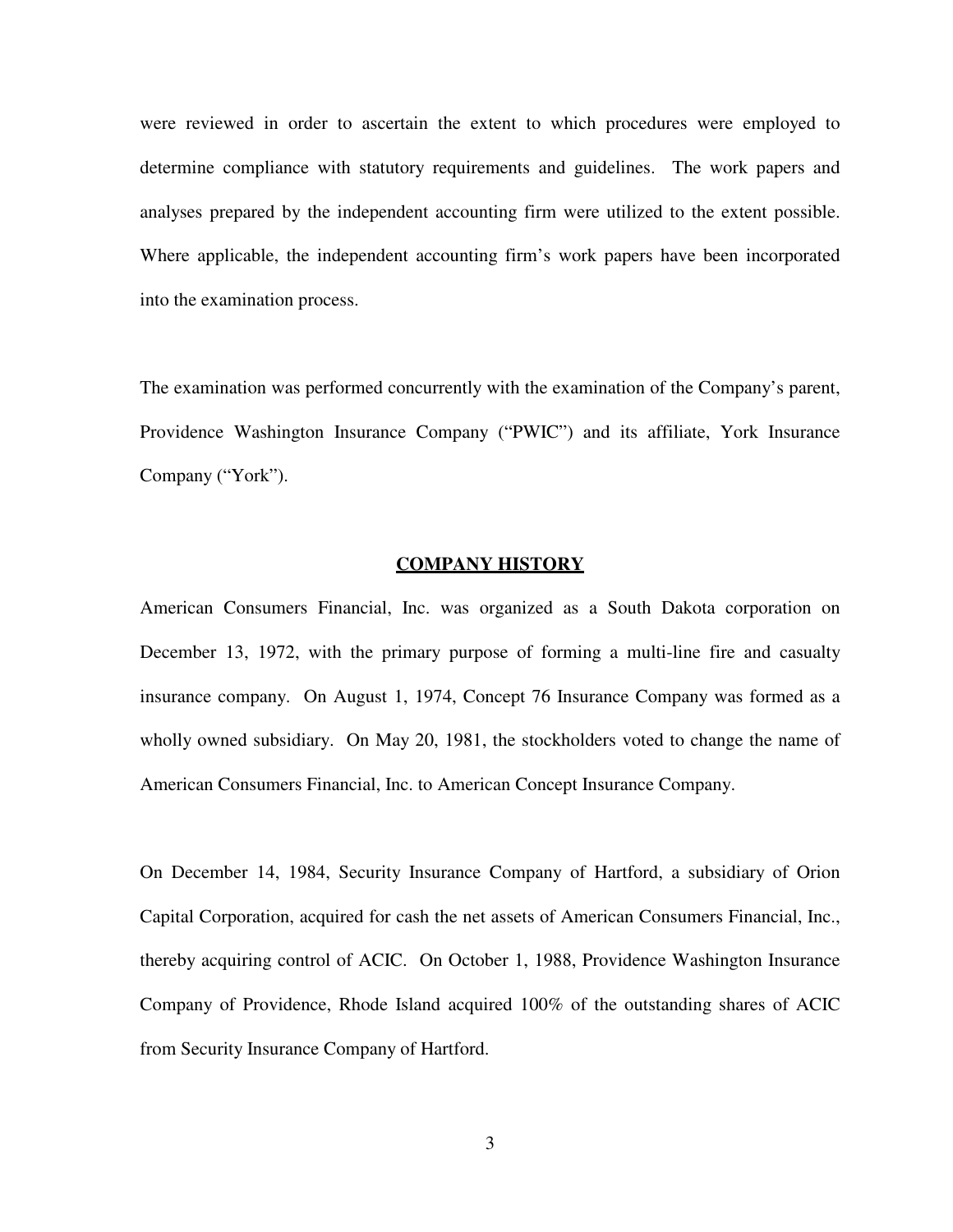Effective July 31, 1997, the Company redomesticated from South Dakota to Rhode Island. The Petition for Redomestication was formally approved by the appropriate regulatory agencies of both states.

The Company is a wholly owned subsidiary of Providence Washington Insurance Company, that in turn is a wholly owned subsidiary of PW Holdings, Inc. On October 23, 1998 the Baloise Insurance Group sold its 100% interest in Providence Washington Holdings, Inc. (formerly known as Baloise U.S. Holdings, Inc.) to PW Acquisition Company. Providence Washington Holdings, Inc. owns 100% of the outstanding common stock of PW Holdings, Inc.

Providence Washington Holdings, Inc. is a wholly owned subsidiary of PW Acquisition Company, that underwent a change in ownership on September 6, 2006. On that date, the former majority shareholder, PW Acquisition I, LLC, sold all its common stock shares to PW Capital, LLC. Approximately 98% of the outstanding common stock of PW Acquisition Company was then owned by PW Capital LLC, a holding company that was organized to facilitate the purchase of PW Acquisition Company. An interest of approximately 2% was owned by former PW Acquisition Company management. Munich Reinsurance America, Inc. owned 95% of the outstanding redeemable preferred stock of PW Acquisition Company and the remaining 5% was owned by Treiber Agency Group. Ownership of PW Acquisition Company's outstanding convertible preferred stock was allocated among PW Capital, LLC (86%), Munich Reinsurance America, Inc. (10%) and a combination of former management and Treiber Agency Group. Munich Reinsurance Company ("Munich Re") has 100%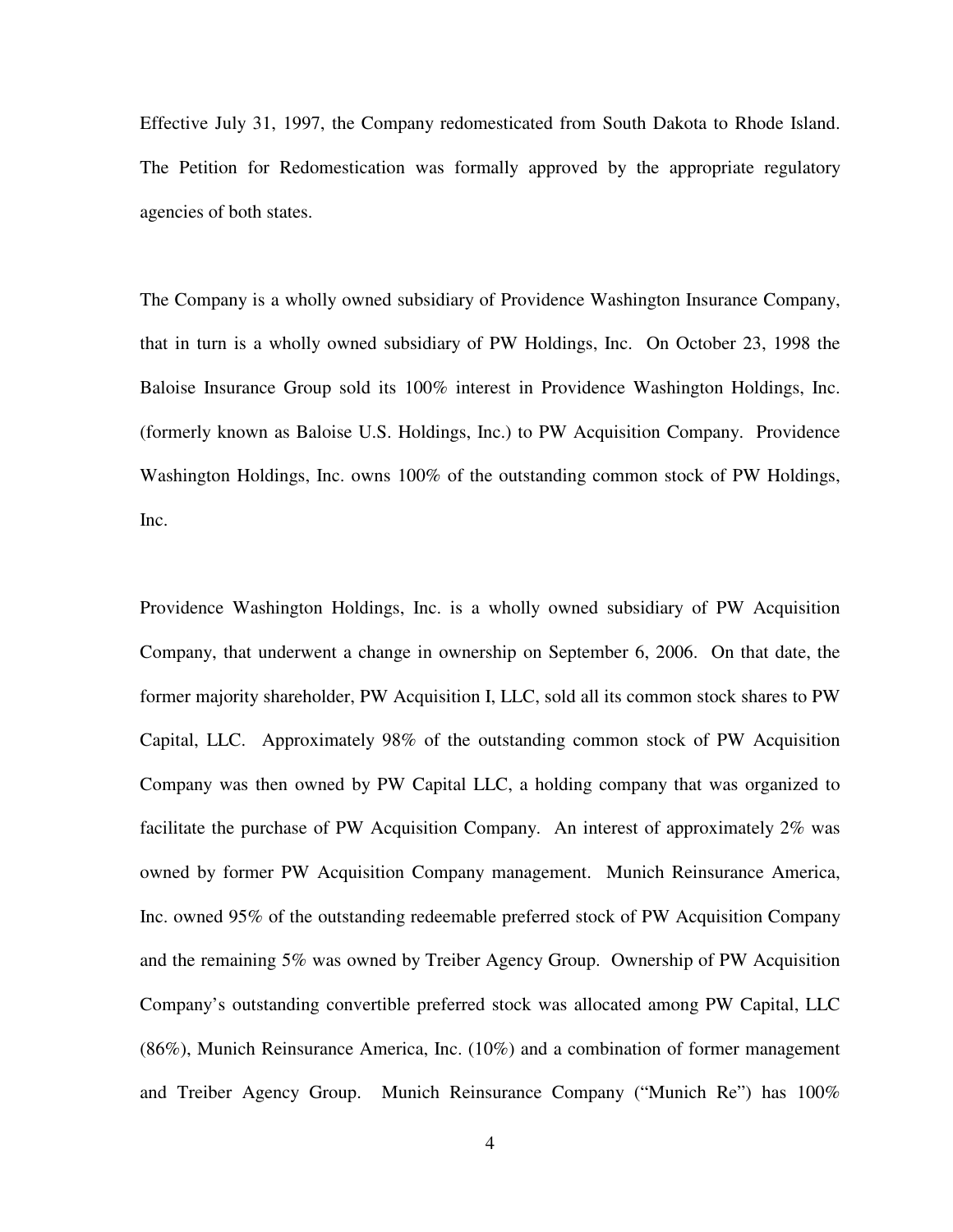ownership of Munich Reinsurance American, Inc. During 2008, PW Capital, LLC purchased 100% of the redeemable preferred stock outstanding and the stock was retired. During 2008, PW Capital, LLC and PW Acquisition Company purchased 100% of the convertible preferred stock outstanding. The shares purchased by PW Acquisition Company from former management and directors were canceled. During 2008, PW Acquisition Company purchased common stock shares that had previously been granted to former management and directors. The repurchased shares were then canceled.

On July 20, 2010 PW Capital, LLC sold its 100% interest in PW Acquisition Company to PWAC Holdings, Inc., a holding company that is wholly owned by Enstar Group Limited (Bermuda) and which was established to effect the stock purchase from PW Capital, LLC.

The Company voluntarily entered into runoff on May 28, 2004 and undertook actions to cease writing new and renewal business at the earliest possible date. For the year ending December 31, 2010, the Company had virtually no direct written premium.

In connection with the change in ownership commencing July 20, 2010, the Company is restricted from paying stockholder dividends of any kind for a period of five years, without prior written approval of the Insurance Division.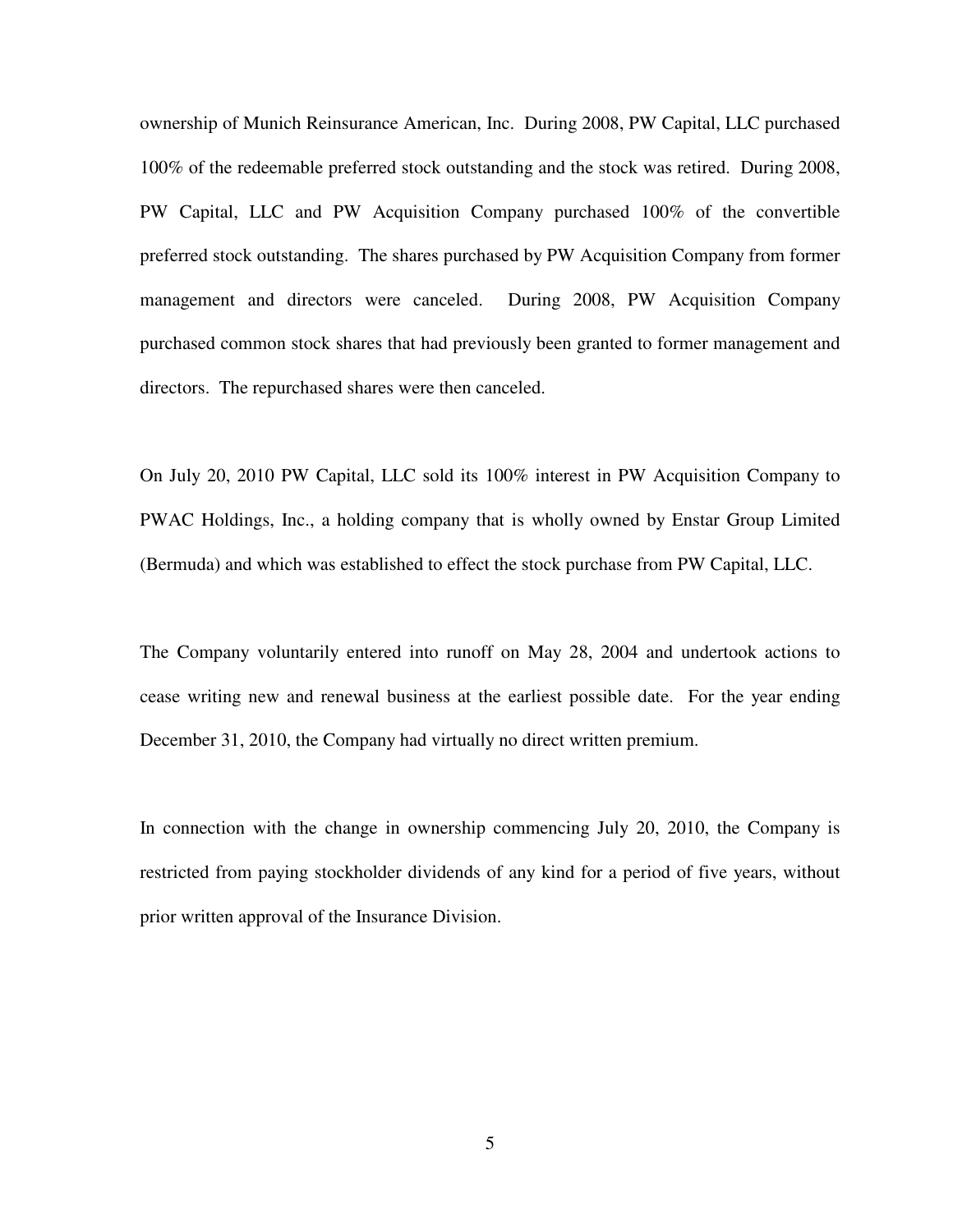## **MANAGEMENT AND CONTROL**

## **Stockholders**

The Bylaws provide that the annual meeting shall be held prior to or on April  $30<sup>th</sup>$  in each and every year, for the purpose of electing directors and transacting such other business as may be properly presented. Special meetings may be called at any time by the President, by order of the Board of Directors or by a stockholder or group of stockholders holding at least ten percent (10%) of the outstanding shares. At all meetings of the stockholders, each share of common stock shall be entitled to one (1) vote.

The Bylaws stipulate that two-thirds (2/3) of the shares of issued and outstanding capital stock entitled, by the Articles of Incorporation and by the applicable Rhode Island statutes, to vote on the business proposed to be transacted at such meeting of stockholders represented by the holders of record thereof, in person or by proxy, shall constitute a quorum for the transaction of business.

#### **Board of Directors**

The Bylaws provide that the property, affairs and business of the Company shall be managed by the Board of Directors ("Board"), and the Board shall have, and may exercise, all of the powers of the Company, except such as are conferred by the Bylaws upon the stockholders. The Board shall have the power by vote to create such committee or committees of directors, officers, employees or other persons designated by it for the purpose of advising with the Board, and the officers and employees of the Company in all such matters as the Board shall deem advisable and with such sanctions and duties as the Board by vote may prescribe.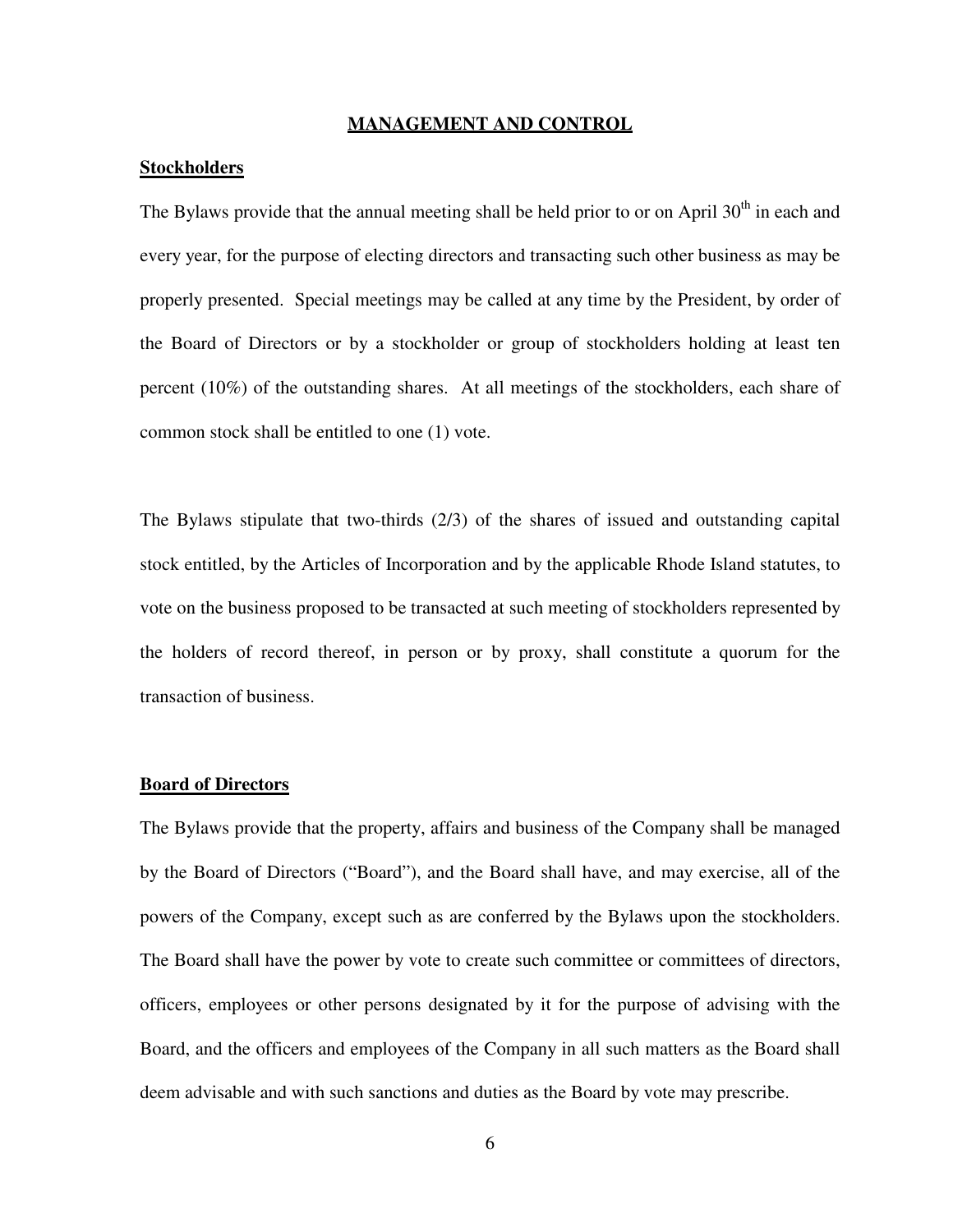The Bylaws stipulate that the number of directors shall be such number, not less than five (5), as shall be fixed from time to time by the stockholders at any meeting called for such purpose. Each director shall be elected each year by a majority vote of the stockholders present in person or by proxy at the annual meeting of the stockholders and shall hold office until the next annual meeting of stockholders and until his successor is elected and qualified. Vacancies occurring in the Board of Directors may be filled by a majority of the remaining members of the Board or by the stockholders at any meeting called for such purpose, and any director so elected shall hold office until the next annual meeting of stockholders and until his successor is elected and qualified.

Regular meetings of the Board of Directors shall be held at least four (4) times per year, immediately following the annual meetings of stockholders and at three (3) other dates as may be fixed by the resolution of the Board of Directors. Special meetings of the Board of Directors may be held at any time or place upon the call of the Chairman of the Board of Directors, or of the President, or of any two members of the Board of Directors, or unanimous consent of the Board of Directors. The attendance at a meeting of a majority of the duly elected and qualified directors shall constitute a quorum for the transaction of business at such meeting.

| The members of the Board of Directors serving at December 31, 2010 were as follows: |  |  |  |  |
|-------------------------------------------------------------------------------------|--|--|--|--|
|                                                                                     |  |  |  |  |

| <b>Name</b>  | <b>Business Affiliation</b>                                         | <b>Term Expires</b> |
|--------------|---------------------------------------------------------------------|---------------------|
| Karl J. Wall | Chairman, President and Chief Operating Officer<br>Enstar (US) Inc. | July 1, 2011        |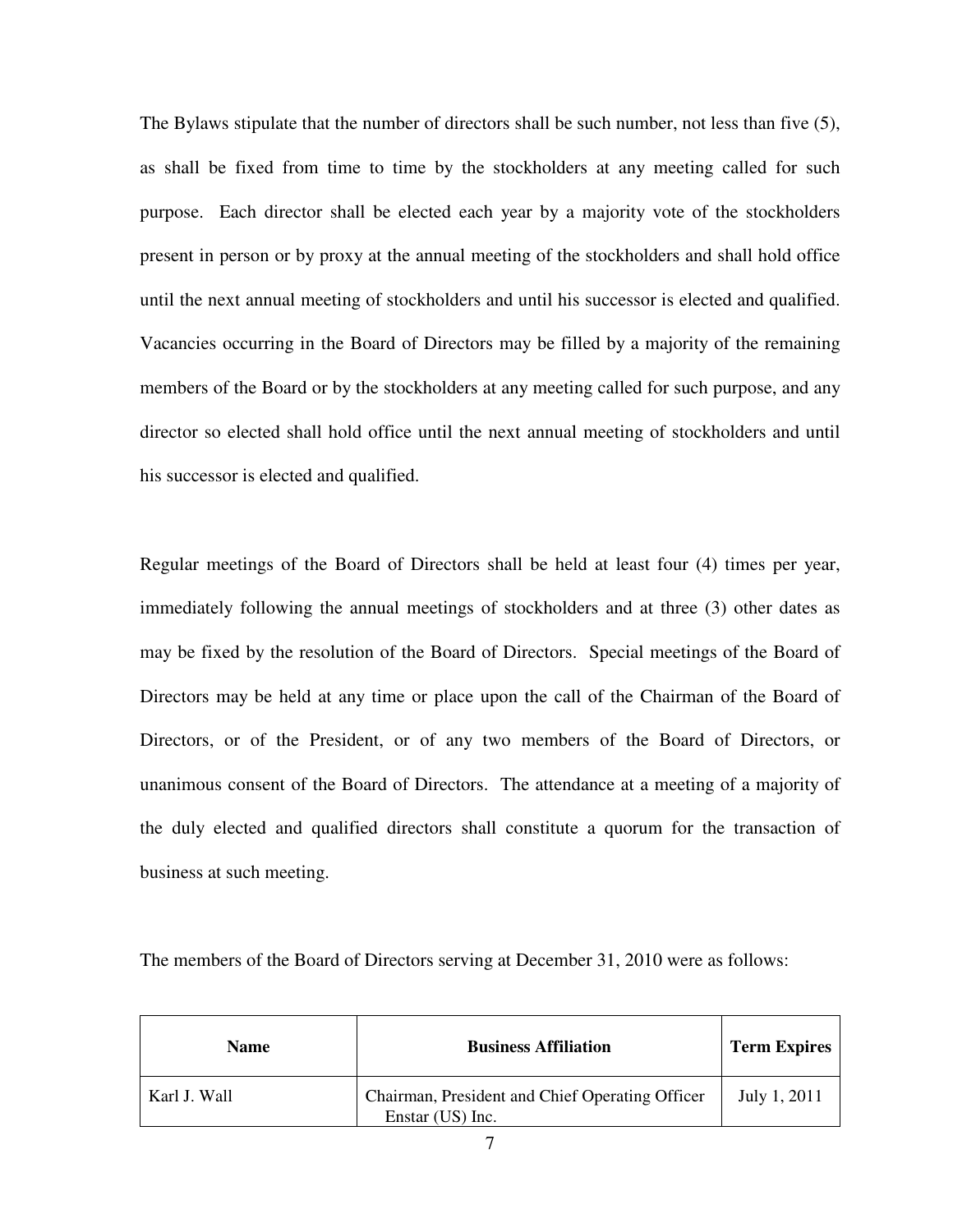| Robert B. Carlson  | <b>Executive Vice President and Chief Financial</b><br>Officer, Enstar (US) Inc.      | July 1, 2011 |
|--------------------|---------------------------------------------------------------------------------------|--------------|
| Joseph P. Follis   | Senior Vice President, Enstar (US) Inc.                                               | July 1, 2011 |
| Donna L. Stolz     | <b>Executive Vice President and Chief</b><br>Administrative Officer, Enstar (US) Inc. | July 1, 2011 |
| Donald E. Woellner | Senior Vice President, Enstar (US) Inc.                                               | July 1, 2011 |

# **Executive Committee**

The Bylaws stipulate that the Board of Directors may, by resolution adopted by a majority of the whole Board, designate a Chairman of the Board and the President and any one (1) or more other directors to constitute an Executive Committee, which shall have and exercise all of the authority of the Board of Directors in the management of the Company. The Executive Committee shall appoint a secretary who need not be a member of the Executive Committee. As of December 31, 2010 the Company has not established an Executive Committee.

#### **Other Committees**

The Bylaws also provide that the Board of Directors may, by resolution adopted by a majority of the Board, designate such standing and special committees as may be necessary or desirable to manage the affairs of the Company, fix the number of members thereof, and specify the duties thereof. As of December 31, 2010, the Company has not established any standing committees of the Board of Directors.

#### **Officers**

The Bylaws provide that the officers of the Company shall consist of the Chairman of the Board of Directors, the President, the Corporate Secretary, the Treasurer, and such Vice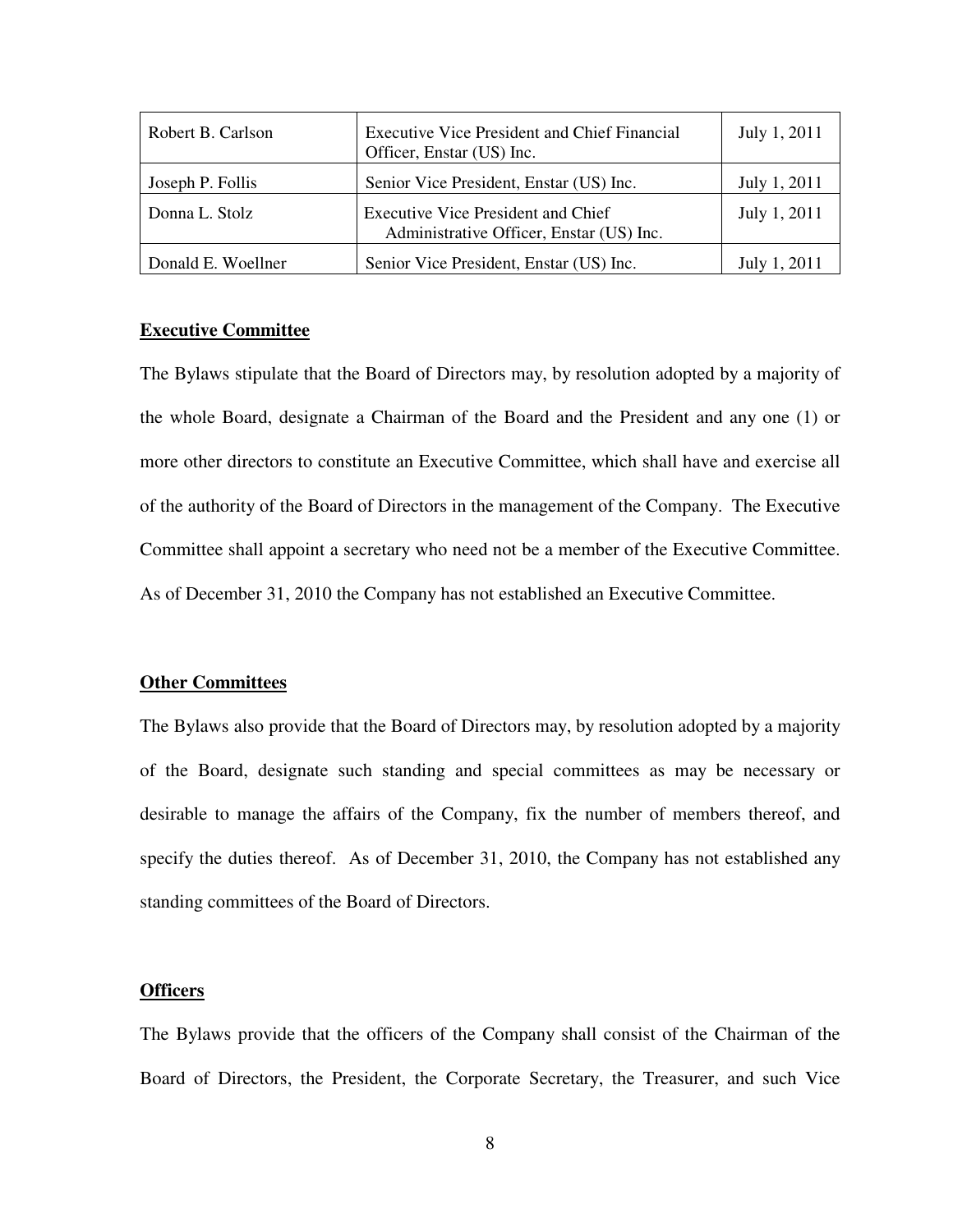Presidents, Assistant Vice Presidents, Assistant Corporate Secretaries, Assistant Treasurers and other officers as may be elected by the Board of Directors or appointed by the Chairman of the Board. Any two or more offices may be held by the same person, except that the duties of the President and the Corporate Secretary shall not be performed by one person. The Chairman of the Board and the President shall be chosen from the Board of Directors.

The officers of the Company specifically designated above shall be elected annually by the Board of Directors to hold office until the next annual meeting of the stockholders and until other officers are elected.

The officers serving, and their respective titles at December 31, 2010, are as follows:

| Karl J. Wall       | President and Chairman of the Board                             |
|--------------------|-----------------------------------------------------------------|
| Robert B. Carlson  | Executive Vice President, Treasurer and Chief Operating Officer |
| Joseph P. Follis   | Executive Vice President – Claims                               |
| Donald E. Woellner | Senior Vice President and Chief Financial Officer               |
| Thomas J. Balkan   | <b>Corporate Secretary</b>                                      |
| John S. Bentz      | <b>Assistant Vice President</b>                                 |
| Nancy R. Resende   | <b>Assistant Secretary</b>                                      |

## **Conflict of Interest**

The Company has an established policy with regard to the disclosure of conflicts of interest to its Board of Directors. Pursuant to a resolution adopted by the Board of Directors, on an annual basis the Corporate Secretary will circulate a conflict of interest questionnaire to each director and officer of the Company. The questionnaires are to be completed and returned to the Corporate Secretary within fourteen (14) days after they are circulated. Copies of the completed questionnaires are provided to the members of the Board of Directors for their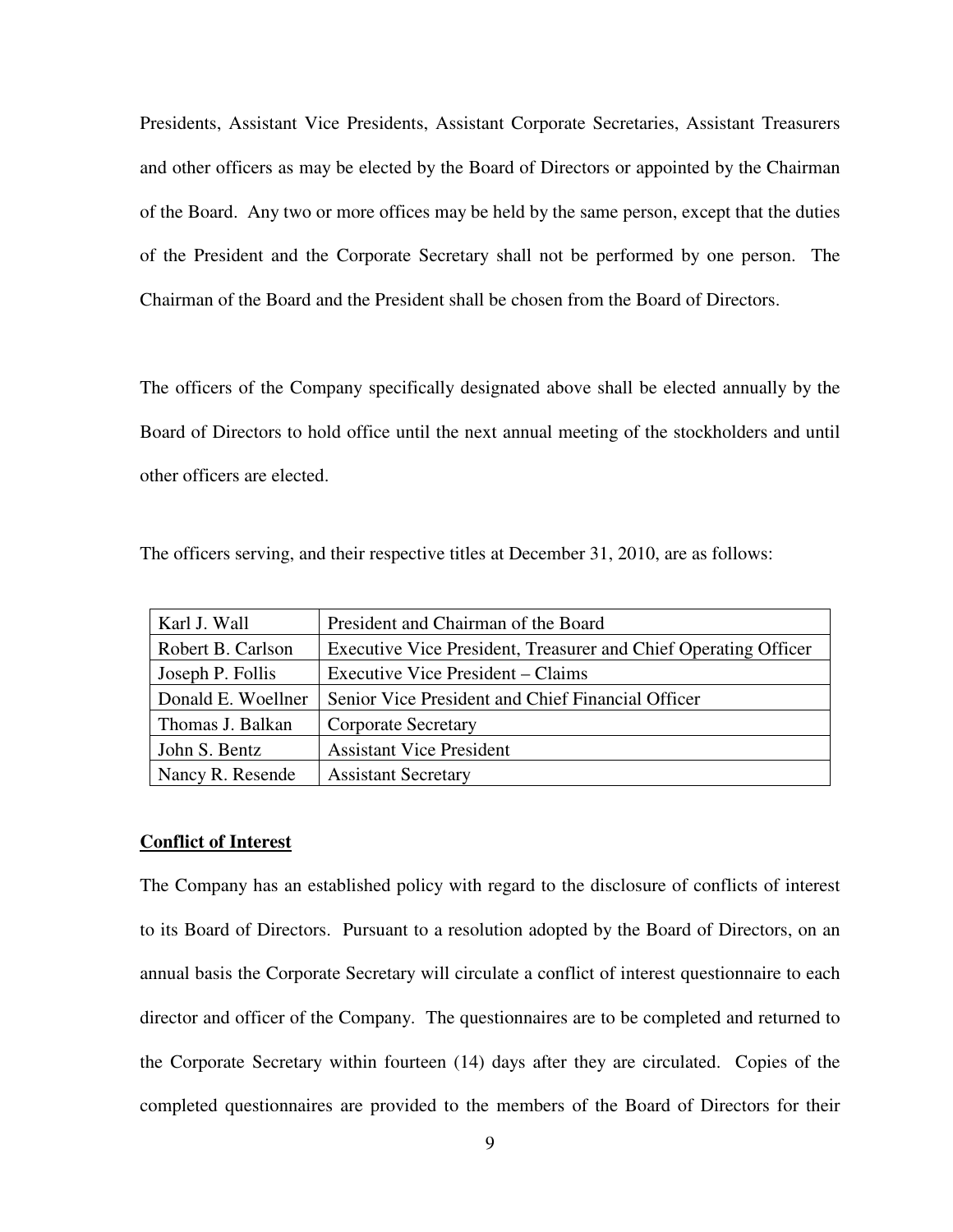review, prior to the next scheduled meeting of the Board. At the next meeting of the Board of Directors, the directors discuss any potential conflicts or potential conflicts identified. The results of the Board's review are recorded in the corporate records of the Company.

As part of this examination, a sample of conflict of interest questionnaires was reviewed to verify that they were properly completed in accordance with the conflict of interest policy. Based upon our review, no conflicts of interest or apparent conflicts of interest were reported by any of the Company's directors and officers.

## **Corporate Records**

Records of meetings of the stockholders and Board of Directors held during the period under examination were reviewed. The meetings appeared to be held in accordance with the Company's Bylaws, and did not contain evidence of any actions contrary to the Company's Articles of Incorporation, Bylaws or the Rhode Island General Laws.

## **FIDELITY BONDS AND OTHER INSURANCE**

The Company has no direct employees. Personnel and administrative services required by the Company in the ordinary course of its business are provided by Enstar (US) Inc.

As of December 31, 2010, Enstar (US) Inc. was the named insured under a Fiduciary Liability and Crime Policy ("Policy") that became effective April 1, 2010, by an insurer authorized to transact business in Rhode Island. The following is a summary of the coverages provided under the Policy: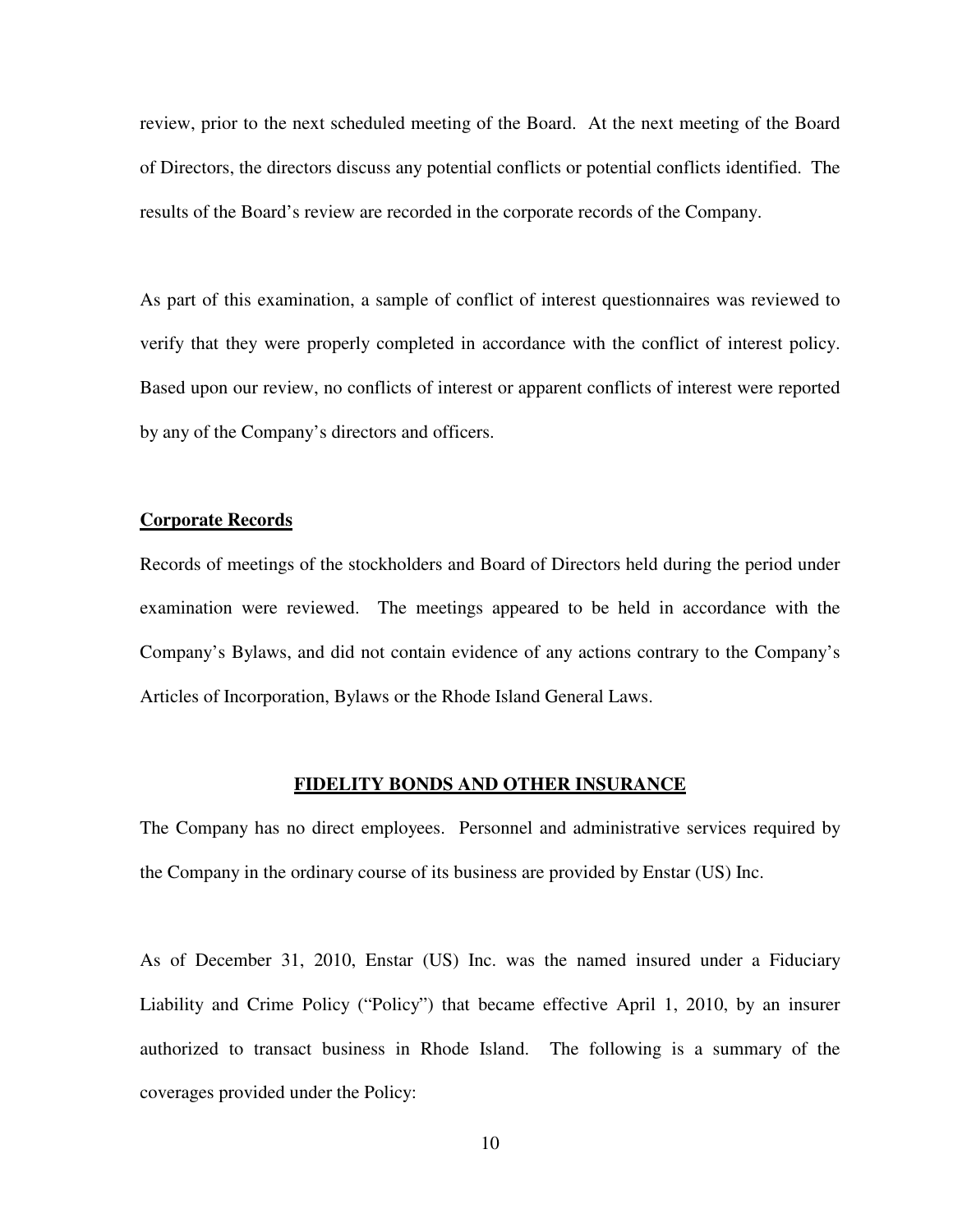| <b>Insuring Agreements</b>                     | <b>Limit of Insurance</b> | <b>Single Loss</b><br><b>Deductible</b> |
|------------------------------------------------|---------------------------|-----------------------------------------|
| Form A - Blanket Employee Dishonesty           | \$10,000,000              | \$25,000                                |
| Form B - Forgery or Alteration                 | 10,000,000                | 25,000                                  |
| Form C - Theft, Disappearance and Destruction  | 10,000,000                | 25,000                                  |
| Form D - Robbery and Safe Burglary             | 10,000,000                | 25,000                                  |
| Form F - Computer Fraud/Wire transfer          | 10,000,000                | 25,000                                  |
| Form Z - Money Orders and Counterfeit Currency | 10,000,000                | 25,000                                  |
| - Credit Card Forgery                          | 10,000,000                | 25,000                                  |

The coverage provided under the Policy exceeds the minimum amount suggested by the NAIC for the corresponding level of exposure.

Enstar (US) Inc. is also protected by additional insurance policies providing coverage for errors and omissions insurance and a directors, officers and company liability policy. Management has determined the adequacy of these coverages.

## **OFFICERS' AND EMPLOYEES' WELFARE AND PENSION PLANS**

As noted under the "Fidelity Bonds and Other Insurance" caption, the Company has no direct employees. Concurrent with the most recent change in ownership, Enstar (US) Inc. became the employer.

The former employees of the Company were covered by a non-contributory defined benefit pension plan ("Plan"). The Company's funding policy is to make periodic contributions to the Plan in amounts computed by the Plan's actuary using the Projected Unit Credit Actuarial cost method. This method and the actuarial assumptions have been designed to provide sufficient funds to pay benefits as they become payable under the Plan. The Company froze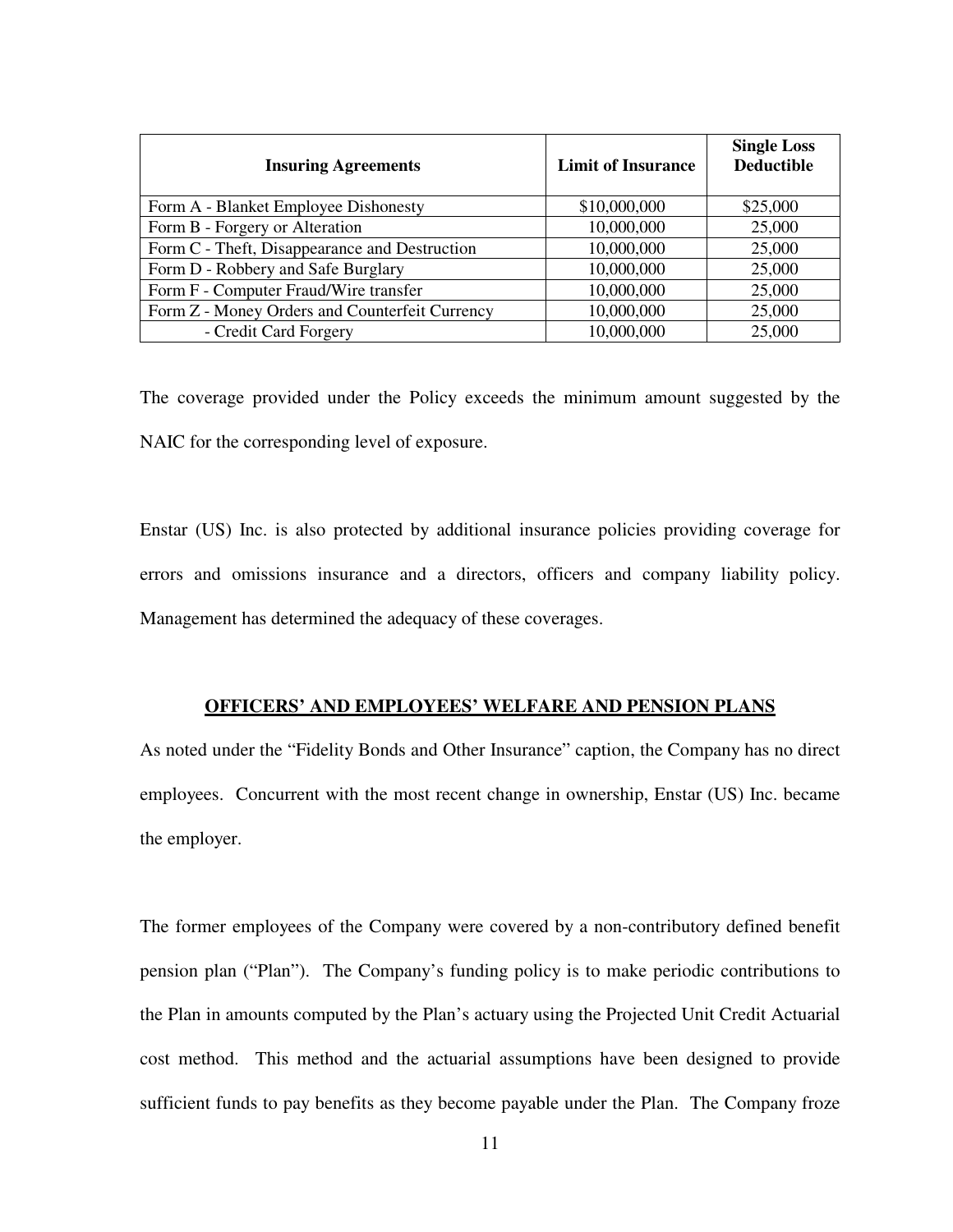its pension plan on April 1, 2004 and under the Plan freeze, no new participants are eligible for the Plan and participants no longer accrue benefits. The Plan will remain in existence as long as necessary to pay already-accrued benefits.

The former employees of the Company maintained their opportunity to participate in an employee savings plan sponsored by Providence Washington Insurance Solutions, LLC ("PWIS"), under Section 401(k) of the Internal Revenue Code. For the year 2010, participants may contribute from 1.0% to 50% of their gross pay in order to participate in this Plan and Enstar (US) Inc. matches a portion of the employee's contribution.

Enstar (US) Inc. also provides its employees with various insurance coverages including life, medical, dental and disability.

# **STATUTORY DEPOSITS**

At December 31, 2010, various United States Government issued fixed income securities, with a total book value of \$2,074,702 are on deposit with various states for the protection of policyholders within those particular states.

## **TERRITORY AND PLAN OF OPERATION**

On May 28, 2004 the Company announced to the public and its agency force its intentions to enter into a self-administered runoff. A runoff plan was prepared by management and reviewed with representatives of the Rhode Island Insurance Division. Withdrawal plans were approved by each state in which the Company is licensed to operate, and an orderly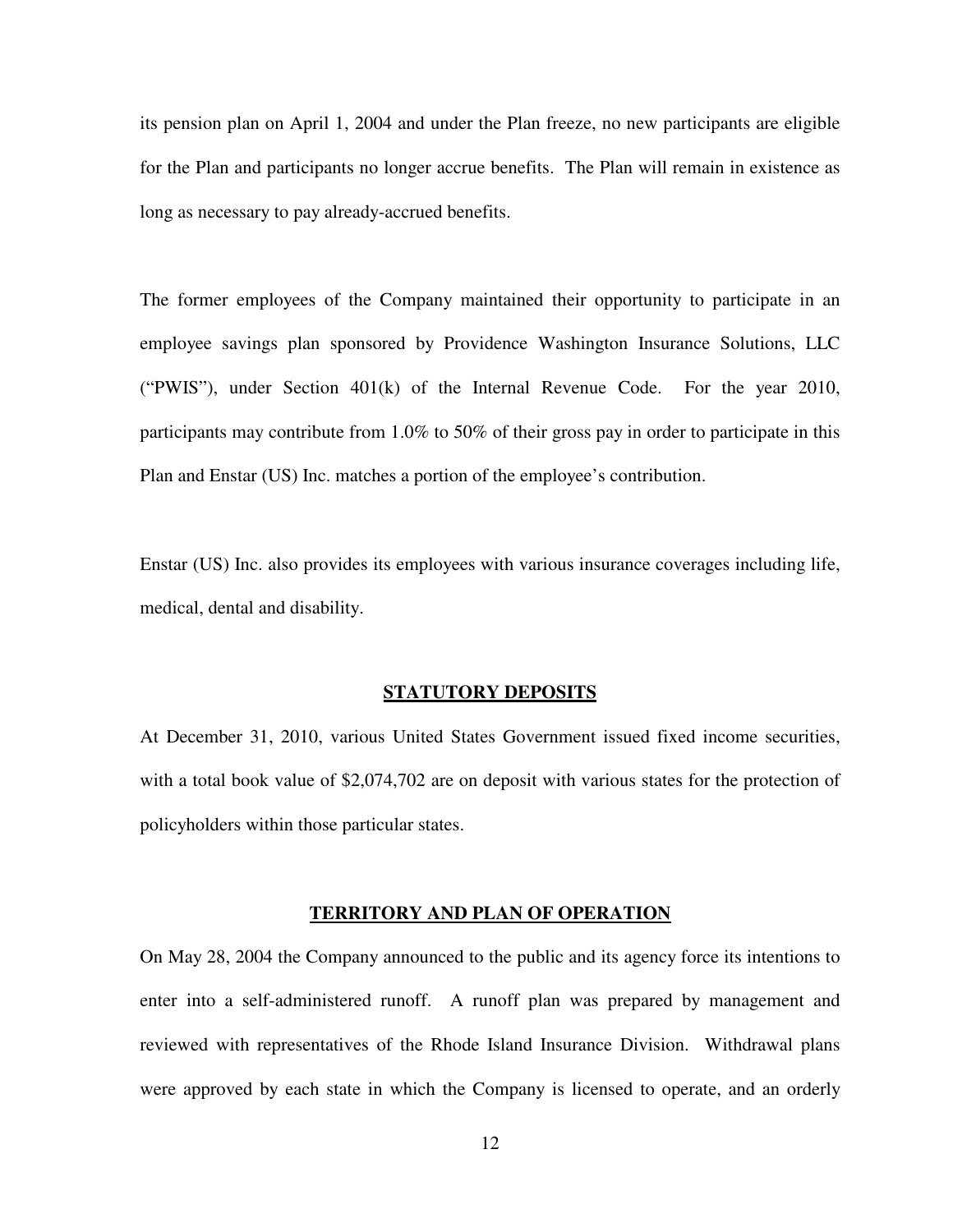process of non-renewal commenced shortly thereafter. New business ceased immediately upon the announcement of the rating downgrade to B- by A.M. Best on May 30, 2004. The Company worked aggressively with agents, policyholders, and mortgagors to remarket virtually all of the in-force business subsequent to the runoff announcement.

A new management team was identified to prepare for and manage the runoff. It continues to be the intent of the Company to abide by all state rules and regulations as they pertain to this self-administered managed runoff. The Company intends to maintain sufficient staffing to perform all required functions related to policyholder services, billing and collections, claims administration and financial reporting. Runoff activities are anticipated to continue for many years, specifically in claims administration and financial reporting.

At December 31, 2010, the Company continues to be licensed to transact business in eight (8) jurisdictions. Certain jurisdictions have requested Stipulation and Consent Orders not to engage in new business without specific authorization; however; there are no plans to write new business in the future.

# **GROWTH OF COMPANY**

The following table shows the business trend (in dollars) of the Company for the most recent five years, as reported in its filed Annual Statements (\$000's):

|                     | 2010  | 2009  | 2008              | 2007  | 2006  |
|---------------------|-------|-------|-------------------|-------|-------|
| Premiums Earned     | 14    |       | $\left(15\right)$ |       | 40    |
| Net Underwriting    |       |       |                   |       |       |
| Gain / (Loss)       | 165)  |       | 820               | (239) | (367  |
| Net Income (Loss)   | (52)  | 307   | 1,124             | 128   |       |
| <b>Total Assets</b> | 6,764 | 7,085 | 7,340             | 7,705 | 8,406 |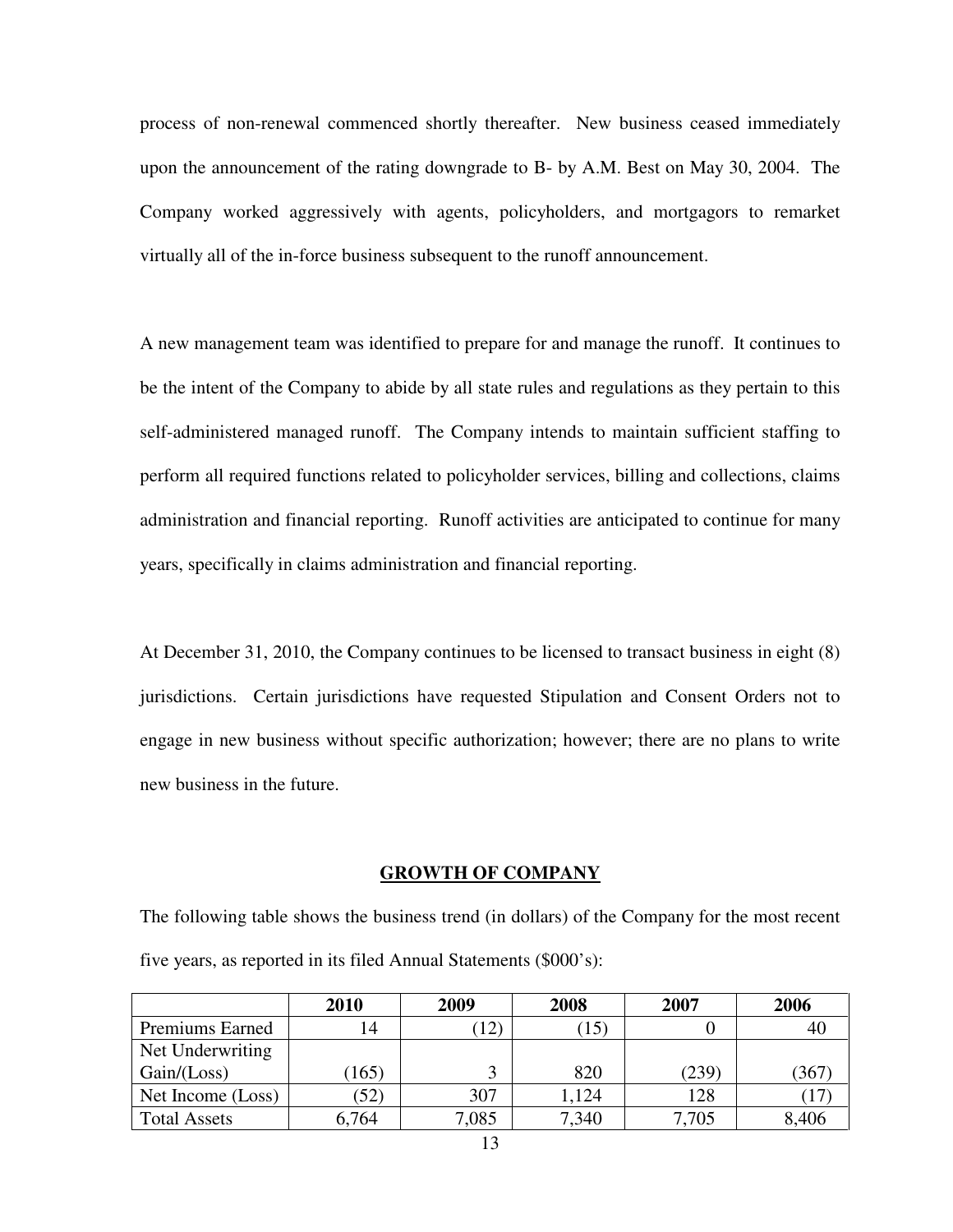| <b>Total Liabilities</b> | 2,574 | 2,824 | 3,438 | ワミワ<br>4, 1, | 5.564 |
|--------------------------|-------|-------|-------|--------------|-------|
| Policyholders'           |       |       |       |              |       |
| Surplus                  | 4,191 | 4,262 | 3,902 | 2.948        | 2,842 |

#### **LOSS EXPERIENCE**

The Company's Losses and Loss Adjustment Expenses ("LAE") incurred as a percentage of Premiums Earned for the most recent five years, as reported in its filed Annual Statements is as follows:

|                 | 2010  | 2009    | 2008    | 2007     | 2006  |
|-----------------|-------|---------|---------|----------|-------|
| Losses Incurred | 469.3 | 2,524.4 | 5,746.3 | 68,743.7 | 85.1  |
| LAE Incurred    | 25.6  | (921.0) | 774.1   | 10,987.9 | 798.0 |

#### **REINSURANCE**

The Company protects itself from excessive losses through reinsurance on both a treaty and facultative bases. The availability and cost of reinsurance are subject to prevailing market conditions, both in terms of price and available capacity. Although the reinsurer is liable to the Company to the extent of the reinsurance ceded, the Company remains primarily liable to the policyholders as the direct insurer on all risks reinsured. The Company evaluates the financial condition of its reinsurers to minimize its exposure to losses from reinsurer insolvencies.

The Company's reinsurance program included coverage for losses incurred on years 1997 and prior for \$26,000,000 in excess of aggregate losses exceeding \$226,100,000. In addition, the Company was reinsured up to \$20,000,000 in excess of \$115,700,000 for accident years 1992 and prior. The Company ceded amounts up to treaty limits on both reinsurance treaties, and during 2005 received payment for the final paid recovery on the latter treaty and received payment for the final paid recovery on the former treaty in 2010.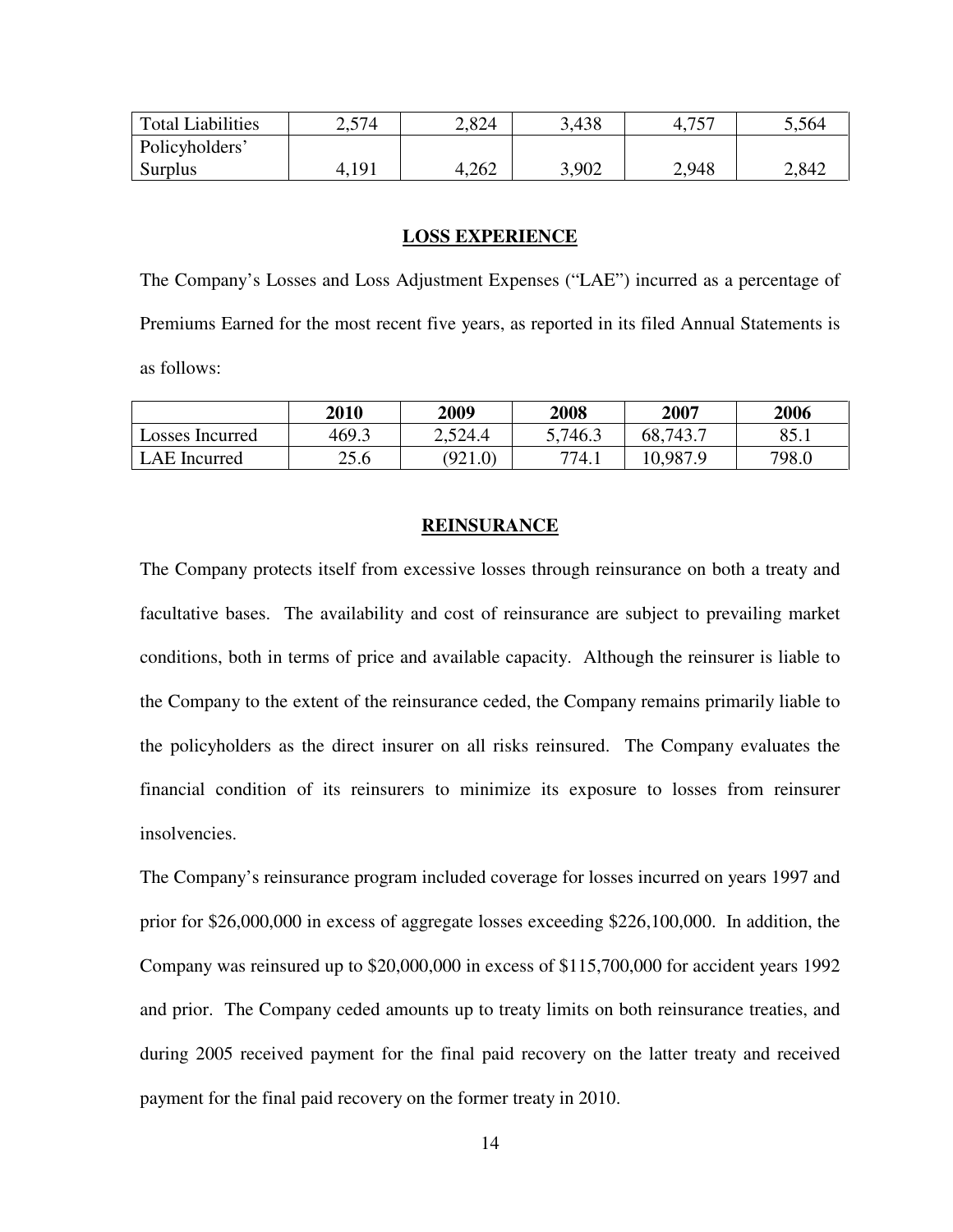As a result of the Company's announcement to enter into a self-administered managed runoff, the Company's lead reinsurer provided notification of cancellation of reinsurance effective July 31, 2004 for the Property Per Risk Treaty and Casualty Excess of Loss Treaty. Effective September 1, 2004, the Umbrella Treaty was canceled on a runoff basis. The Company replaced the canceled reinsurance with no lapse in coverage. Effective August 1, 2004, the Company's Property Per Risk Treaty covers in force, new and renewal policies with total limits of \$5,500,000 excess of \$500,000 per risk. The Casualty Per Occurrence Treaty provides clash protection of \$9,000,000 excess of \$1,000,000 and an additional \$10,000,000 excess \$10,000,000 for workers' compensation. There is a two policy warranty, which applies to all casualty business other than workers' compensation.

The Umbrella Treaty was not replaced and no new exposures have been written since September 1, 2004. Effective August 1, 2005, the Company's Property Per Risk Treaty covers new and renewal policies with limits of \$750,000 excess of \$500,000. The clash protection provided by the Casualty Per Occurrence Treaty remains in effect for policies written with effective dates prior to August 1, 2005. The aforementioned termination of reinsurance has no impact on reinsurance recoverables as of December 31, 2010.

Effective January 1, 1995 and amended on August 25, 1997, April 1, 1999, April 13, 2005 and June 1, 2006, the Company and its affiliates entered into a Quota Share Reinsurance Treaty ("Pooling Agreement") whereby the lead company, Providence Washington Insurance Company, assumes all business from York Insurance Company and American Concept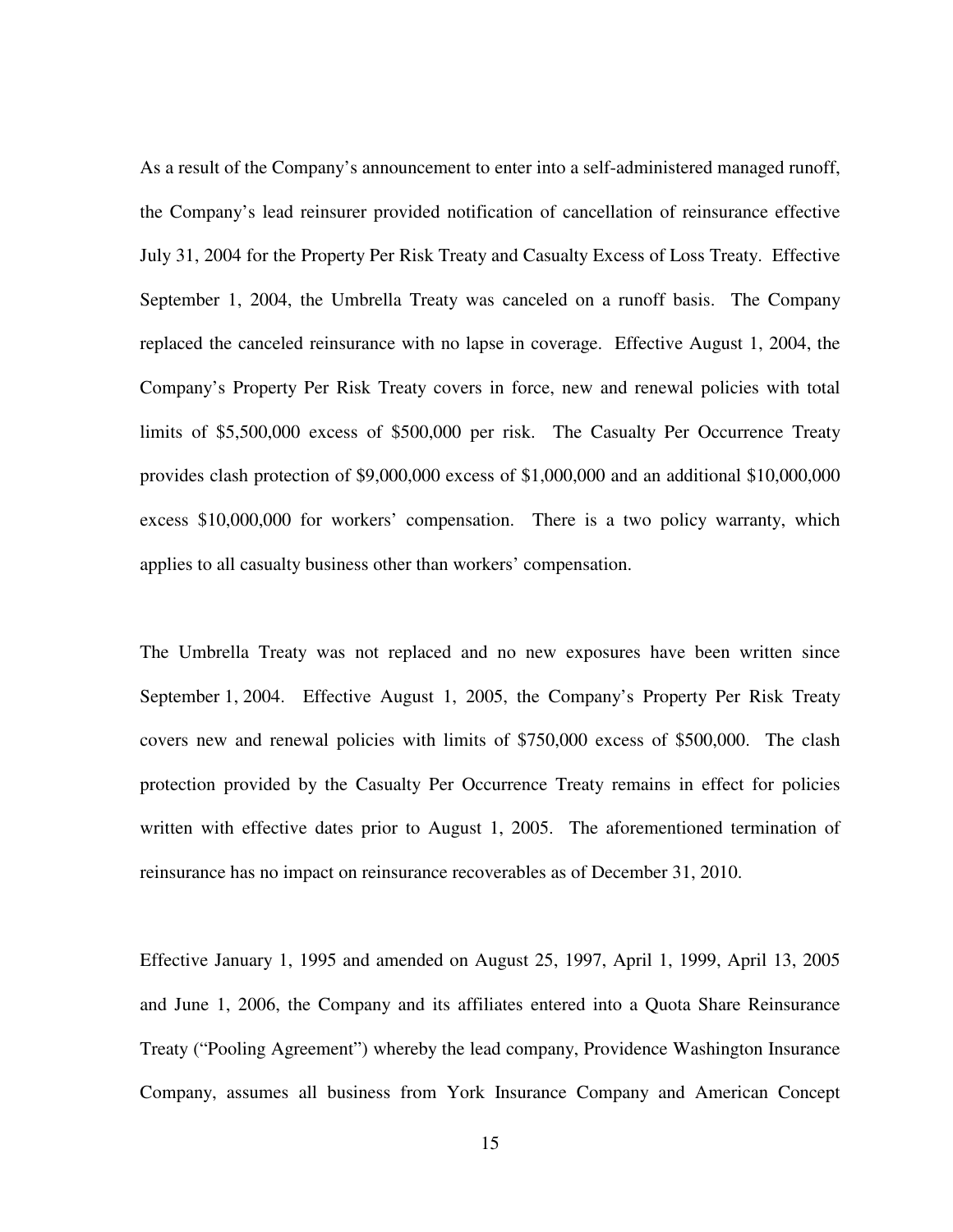Insurance Company. In accordance with the Pooling Agreement, all accident year premiums, losses and expenses, and all other reinsurance activity including any involving the coverages noted in the preceding paragraphs, are pooled and the business is retroceded back to the pool members in the following quota share percentages:

Providence Washington Insurance Company Eighty-five percent (85%) York Insurance Company Twelve percent (12%) American Concept Insurance Company Three percent (3%)

Effective January 1, 2006, the Company entered into a 100% quota share agreement with Narragansett Bay Insurance Company ("NBIC"). The treaty terms call for the Company to cede its inforce and unearned premium for the Homeowners/Dwelling Fire business produced by the Treiber Agency in the State of New York. In addition, renewals and new business written by the Treiber Agency for these lines of business in 2006 were also subject to the 100% quota share. This treaty was terminated upon NBIC obtaining approval of its rates and forms under its newly acquired license to issue policies in the State of New York.

#### **ACCOUNTS AND RECORDS**

The accounts and records of the Company are maintained by Enstar (US) Inc. ("Enstar") personnel located primarily at the Company's home office in Warwick, Rhode Island. The Company's primary claim information technology and claim data processing functions are also maintained by Enstar at its St. Petersburg, Flordia office. Enstar employees located in Warwick, Rhode Island are remotely connected to the St. Petersburg data processing center.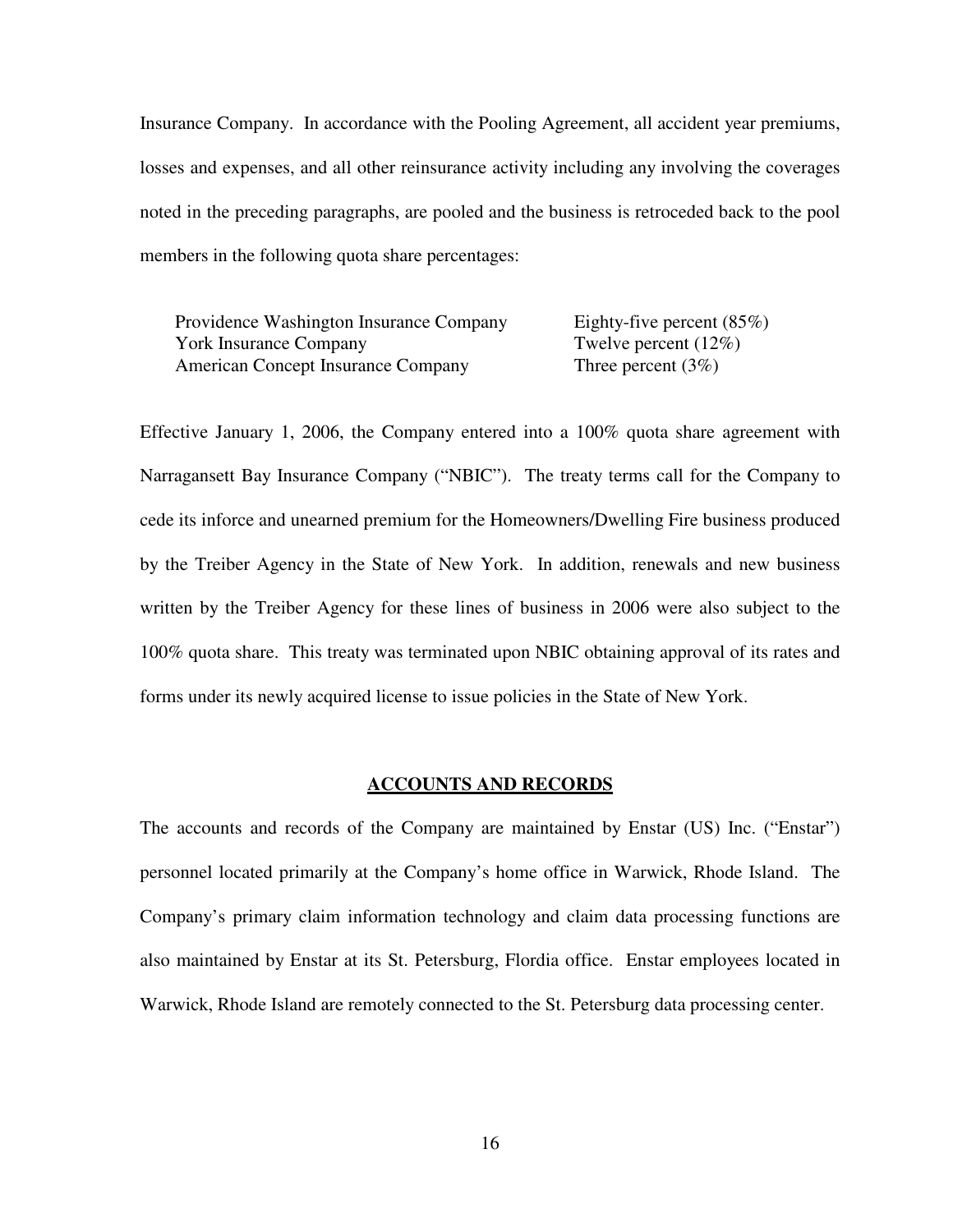## **Information Systems**

A review of the Company's general information technology controls was performed to identify risks within this area, evaluate how theses risks are mitigated, and determine the extent to which the Company's automated processing functions could be relied upon in other key areas of the examination. Based upon the review performed, the examiners noted one significant weakness with regard to the information technology control environment. An outline of the Enstar disaster recovery plan ("DRP") was provided in response to our request. However, it was determined that the provided DRP was not available to personnel in the Company's Warwick, Rhode Island home office until after it was requested by the examiners. It was also determined that the DRP has not been updated to include the Providence Washington Insurance Group, subsequent to its acquisition by Enstar. Due to these findings, the DRP does not appear to provide the necessary safeguards to the Company.

**Recommendation No. 1** - It is recommended that the Company revise, update, and incorporate the Providence Washington Insurance Group into the Enstar disaster recovery plan. While the items listed below are not all inclusive, the Company should also ensure that the following sections are adequately incorporated into the plan:

- o a business impact analysis;
- o a prioritized recovery strategy;
- o necessary operational support;
- o responsibilities of individuals;
- o regulatory considerations;
- o alternative processing facilities;
- o alternative suppliers for critical resources;
- o roles, tasks and responsibilities for internal and external service providers;
- o copies of the IT continuity / disaster recovery plan are stored on and offsite and are readily available to Company staff when needed;
- o IT continuity tests are scheduled and completed on a regular basis and after significant changes to the IT infrastructure or business applications;
- o test results are reported and necessary changes to the plan are made;
- o required updating and revisions on both a regular and as needed basis.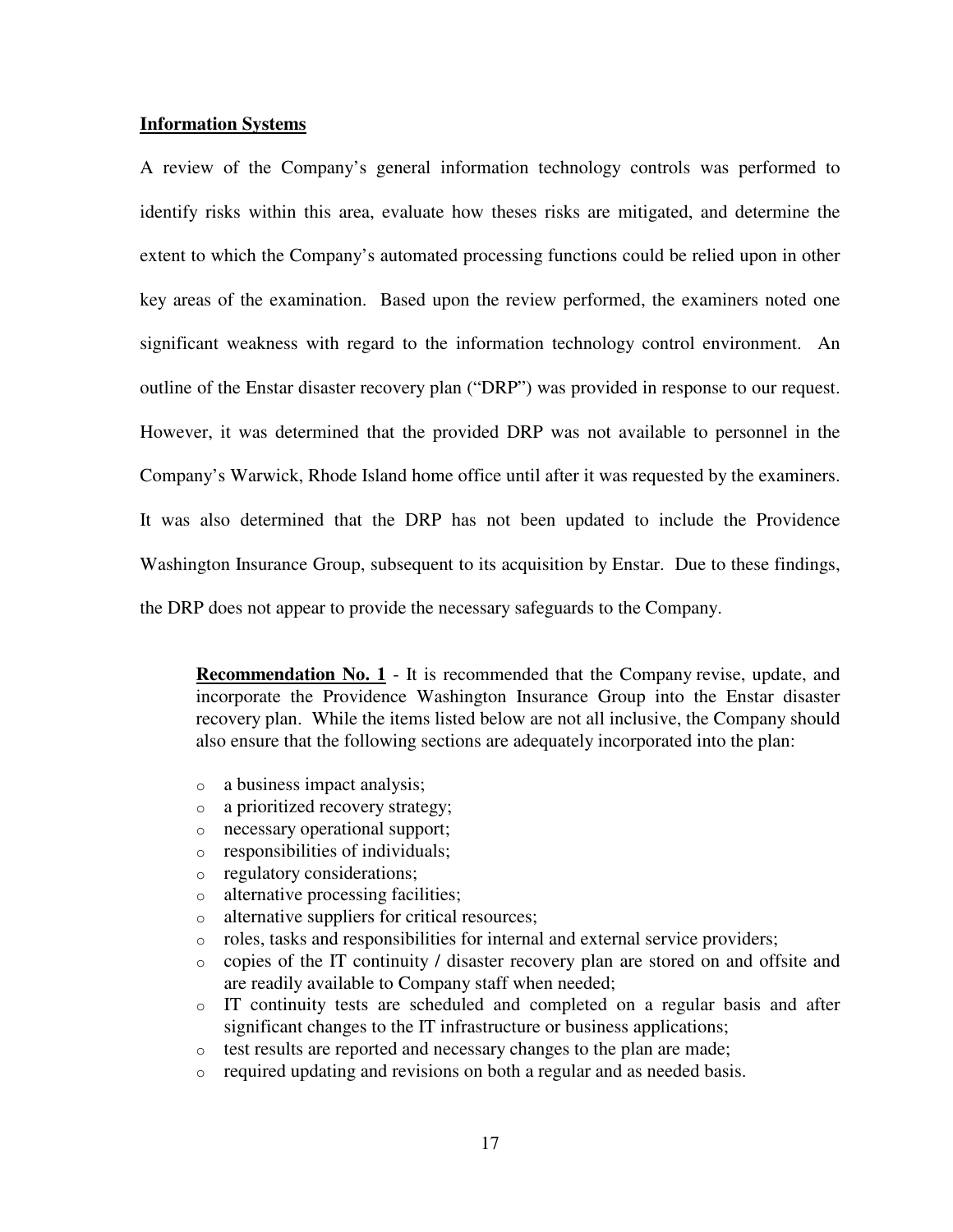### **Independent Audit**

The Company is audited annually by an independent accounting firm and audited financial reports were filed with the Insurance Division for all years under examination, as required pursuant to Rhode Island Insurance Regulation 87 (*Annual Financial Reporting*). The accounting firm's work papers from its 2010 audit were reviewed and utilized to supplement the examination process and to avoid duplication of work where deemed appropriate. There were no material internal control weaknesses noted or financial statement adjustments made as a result of the independent audits conducted during the period under review.

Subsequent to the period covered by this examination, management requested an exemption from the requirement to have an annual audit performed by an independent certified public accountant, pursuant to Rhode Island Insurance Regulation 87, Section 4. Based on the facts presented by management, the Insurance Division granted the Company's request for an exemption from the annual audit requirement beginning with the year ending December 31, 2011.

## **Internal Audit**

The Internal Audit function consists of one Senior Internal Auditor. Historically, the Internal Audit function had been responsible for the review of internal controls surrounding various functions and making recommendations for improvement by way of internal audit reports prepared for management and the affected function. Internal Audit prepared an annual Internal Audit Plan that was approved by the Audit Committee of the Board of Directors. Internal Audit performed an annual risk assessment and used the results, along with input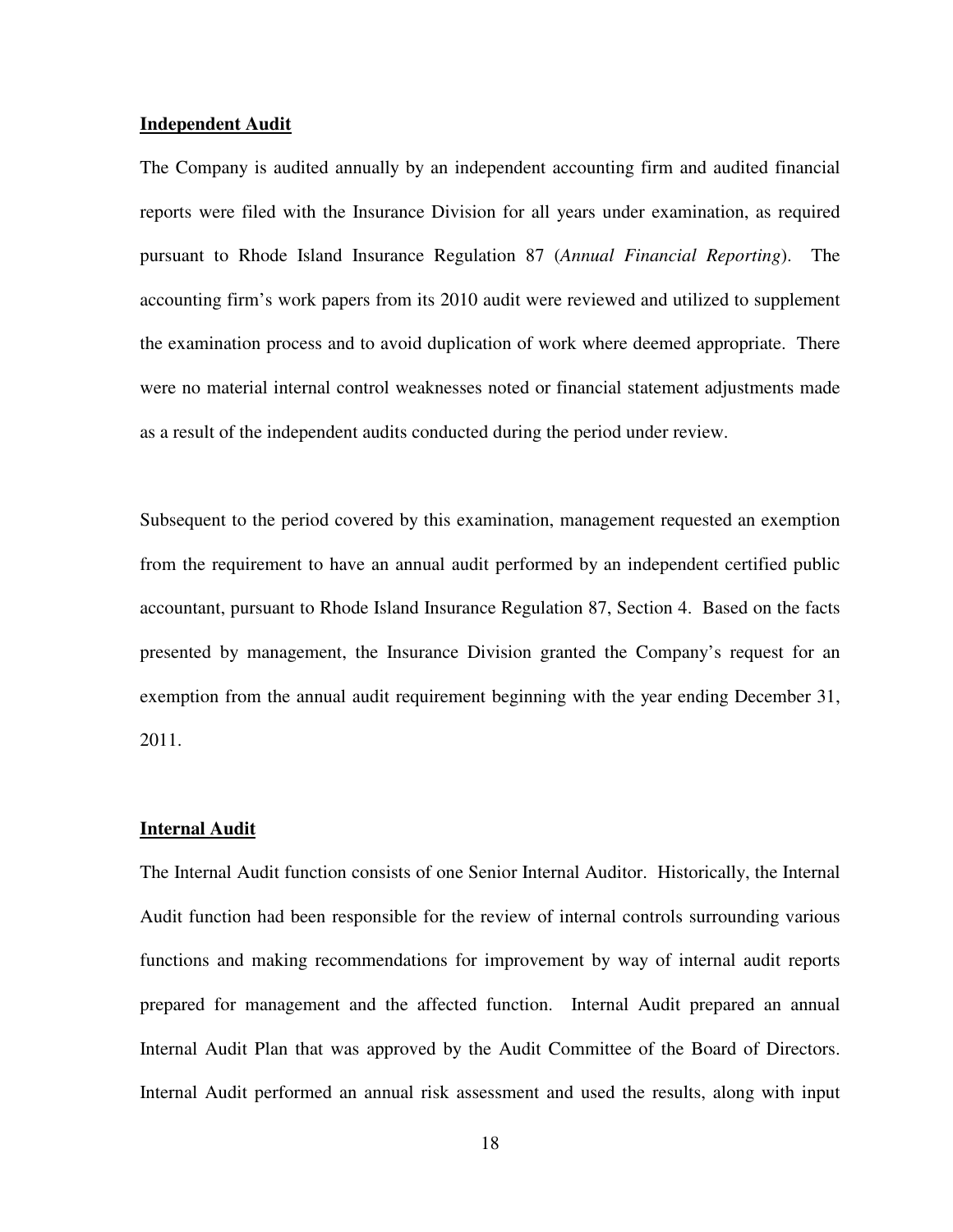from management and the Audit Committee, to compose the Internal Audit Plan. Internal Audit also assists in any special projects as requested by management.

Since 2006, management has utilized the Internal Audit function for various assignments including licensing projects, regulatory compliance and more recently, due diligence in preparation for the sale of the Providence Washington Insurance Group. Consequently, there have been no internal audits performed since 2006.

Prior to the change in ownership of the Providence Washington Insurance Group, Internal Audit reported directly to the Audit Committee and administratively to the CEO. As of December 31, 2010, Internal Audit reports directly to Robert Carlson, Executive Vice President, Treasurer and Chief Operating Officer.

## **INSURANCE HOLDING COMPANY SYSTEM**

The Company, as required under Title 27, Chapter 35 of the Rhode Island General Laws entitled "Insurance Holding Company Systems," filed registration statements "Form B" and "Form C" with the Rhode Island Insurance Division, for all years under examination. A review of the Company's records indicated that the required information had been included in the registration statements filed with the Insurance Division for the period under examination.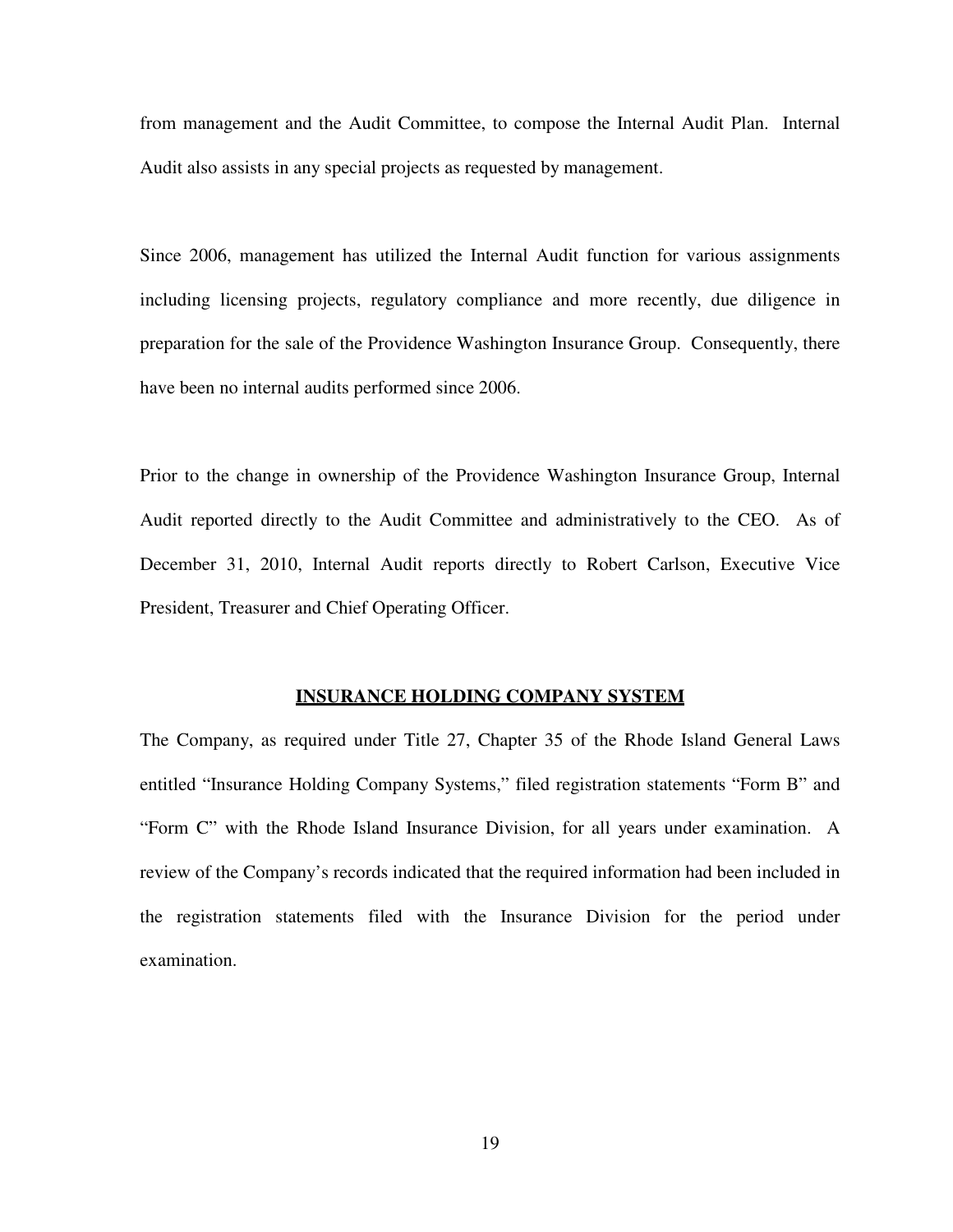# **Organizational Structure**

At December 31, 2010, 100% of the issued and outstanding common capital stock of the Company and its affiliate, York Insurance Company ("York"), is owned by Providence Washington Insurance Company ("PWIC"), a Rhode Island insurer. PWIC is a wholly owned subsidiary of PW Holdings, Inc., a Delaware holding company, which in turn, is wholly owned by Providence Washington Holdings, Inc., a Rhode Island holding company. Providence Washington Holdings, Inc. in turn, is wholly owned by PW Acquisition Company, a Delaware holding company. PW Acquisition Company is wholly owned by PWAC Holdings, Inc., a Delaware holding company. PWAC Holdings, Inc. is ultimately owned by Enstar Group Ltd., a Bermuda corporation, the ultimate controlling entity in the holding company system.

The following represents an abbreviated organizational chart as of December 31, 2010, which illustrates the identities and interrelationships between the Company, its parent, affiliated insurers and other members of the holding company system:

|                                                |                 | <u>%</u> |
|------------------------------------------------|-----------------|----------|
| <b>Company</b>                                 | <b>Domicile</b> | Owned    |
| <b>Enstar Group Limited</b>                    | Bermuda         |          |
| Kenmare Holdings Ltd.                          | Bermuda         | $100\%$  |
| Harper Holding SARL                            | Luxembourg      | 100%     |
| Enstar Holdings (US) Inc.                      | Delaware        | $100\%$  |
| Enstar Investments Inc.                        | Delaware        | 100%     |
| PWAC Holdings, Inc.                            | Delaware        | $100\%$  |
| PW Acquisition Company                         | <b>Delaware</b> | 100%     |
| Providence Washington Holdings, Inc.           | Rhode Island    | 100%     |
| PW Holdings, Inc.                              | Delaware        | $100\%$  |
| <b>Providence Washington Insurance Company</b> | Rhode Island    | 100%     |
| <b>York Insurance Company</b>                  | Rhode Island    | 100%     |
| <b>American Concept Insurance Company</b>      | Rhode Island    | 100%     |
| Providence Washington Insurance Solutions, LLC | Rhode Island    | $100\%$  |
|                                                |                 |          |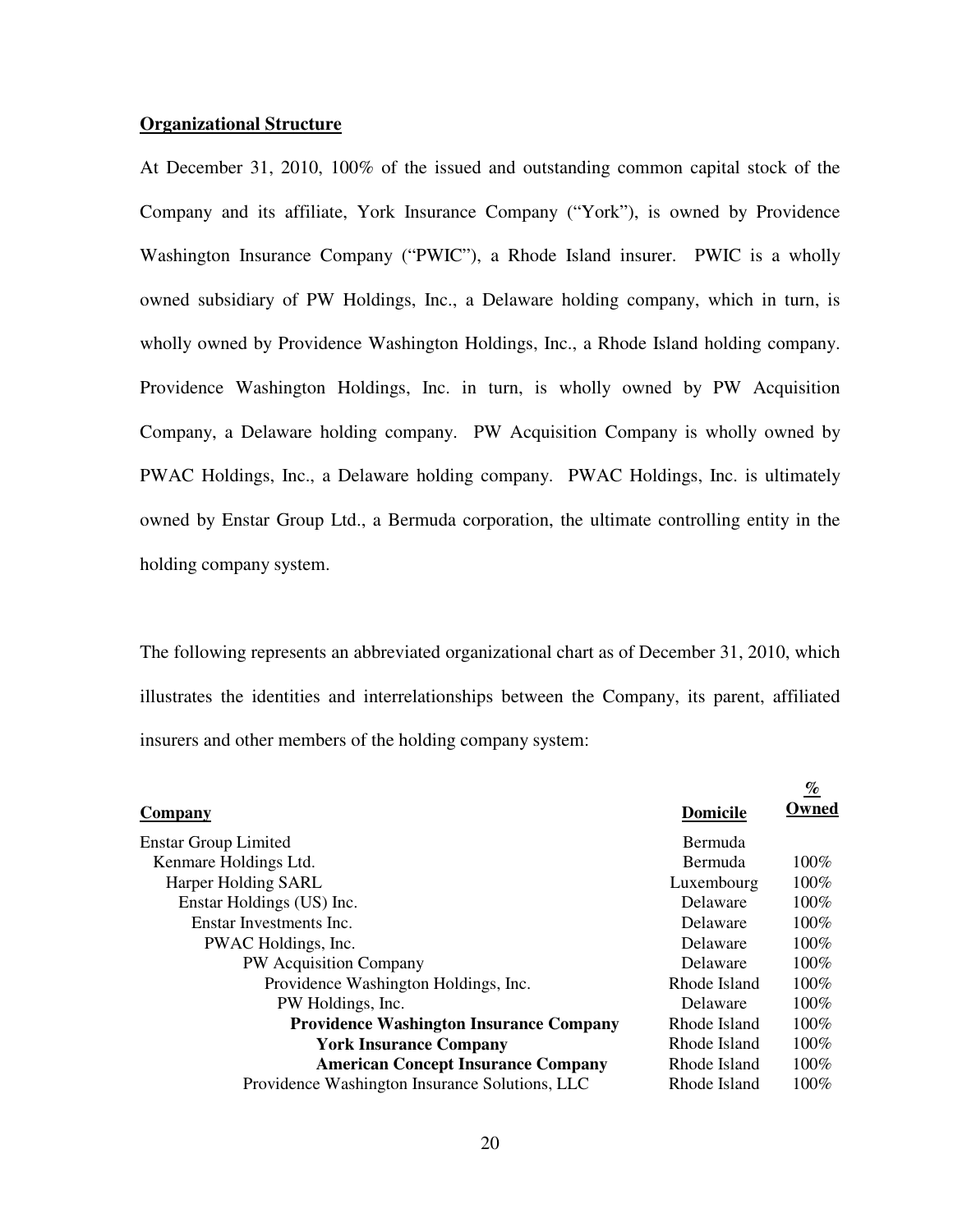#### **Inter-Company Agreements**

#### *Insurance Services Management Agreement*

Effective September 1, 2006, the Company, PWIC and York (the "Companies") entered into an Insurance Services Management Agreement ("Services Agreement") with Providence Washington Insurance Solutions, LLC ("PWIS"). Under the terms of the Services Agreement, PWIS provides comprehensive runoff management services to the Companies, including claims adjustment, regulatory compliance, policyholder administration and financial reporting. In consideration for providing the services under the Services Agreement, the Companies paid a management fee as calculated in accordance with Schedule C of the Services Agreement. PWIS is entitled to earn additional incentive fees for attaining certain performance objectives related to operating expense management, premium and reinsurance collections, and commutation savings.

# *Tax Sharing Agreement*

Effective July 21, 2010, the Company, PWIC and York became parties to the existing Tax Sharing Agreement ("Tax Agreement") between Enstar Holdings (US) Inc. and various affiliates (individually, the "Members," collectively, the "Consolidated Group"). Under the terms of the Tax Agreement, the allocation to the Members is based on the separate tax return calculations except the benefits related to utilization of losses and credits, that are allocated to the Member generating such attributes to the extent the losses and credits are utilized in the consolidated federal income tax return for the applicable tax year.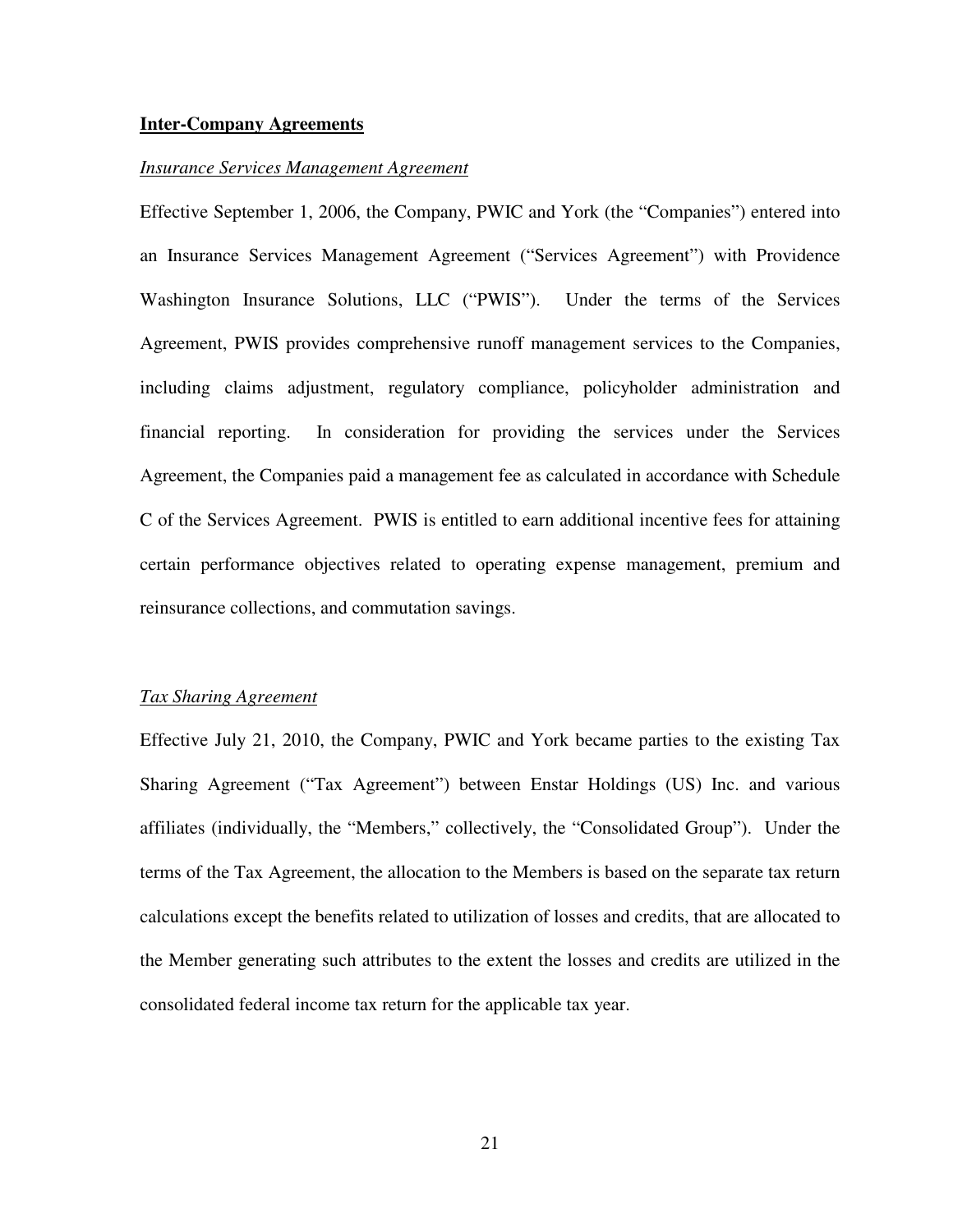Under the terms of the Tax Agreement, any obligation of a Member owed to another Member of the Consolidated Group shall be paid within thirty (30) days of the payment of any tax due, including estimated taxes or taxes owed in the event of a redetermination of taxes, or within thirty (30) days of any tax refund actually received.

Prior to July 21, 2010, the Company, PWIC and York were parties to a Tax Allocation Agreement previously entered into on October 23, 1998 and amended on September 22, 2005, between PW Acquisition Company and its affiliates. The Tax Allocation Agreement was terminated effective July 21, 2010.

# *Minimum Surplus Guarantee*

Pursuant to a resolution adopted by PWIC's Board of Directors, at December 31, 2010, PWIC has a guarantee in place whereby it will maintain the minimum combined capital and surplus of York Insurance Company and American Concept Insurance Company in the amount of \$4,000,000 and \$2,000,000, respectively.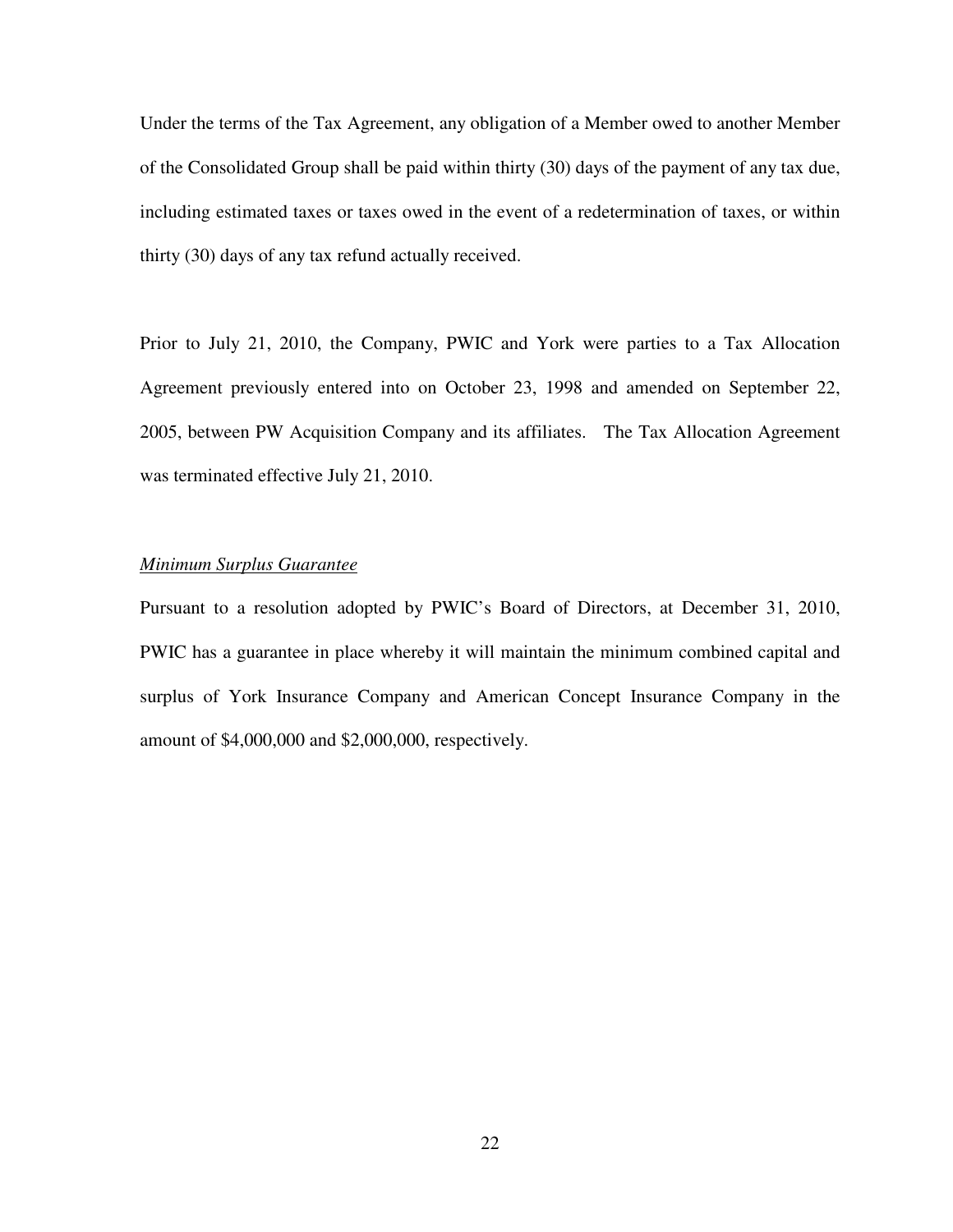# **FINANCIAL STATEMENTS**

The results of the examination are set forth in the following exhibits and schedules:

Comparative Statement of Assets December 31, 2010 and December 31, 2006

Comparative Statement of Liabilities and Surplus and Other Funds December 31, 2010 and December 31, 2006

> Statement of Income Year ended December 31, 2010

Capital and Surplus Account December 31, 2009 to December 31, 2010

Reconciliation of Surplus December 31, 2006 to December 31, 2010

Analysis of Examination Adjustments December 31, 2010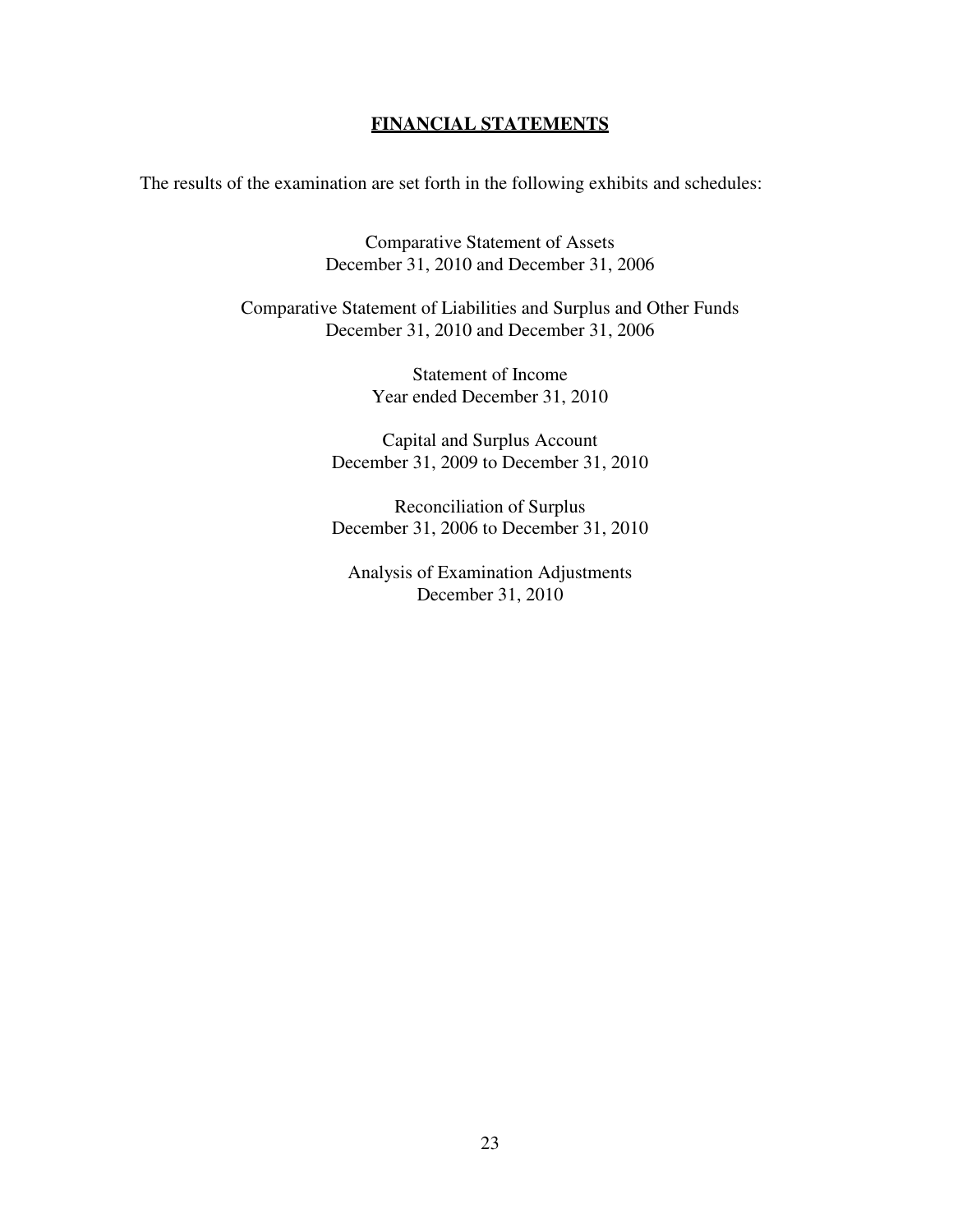# **AMERICAN CONCEPT INSURANCE COMPANY Comparative Statement of Assets December 31, 2010 and 2006**

|                                                                                                | December 31,<br>2010 | December 31,<br>2006 | Increase<br>(Decrease) |
|------------------------------------------------------------------------------------------------|----------------------|----------------------|------------------------|
| <b>Bonds</b>                                                                                   | \$5,820,855          | \$5,561,110          | \$259,745              |
| Cash equivalents                                                                               | 724,903              | 2,696,800            | (1,971,897)            |
| Short-term investments                                                                         | 99,420               | 46,355               | 53,065                 |
| Investment income due and accrued                                                              | 32,440               | 25,732               | 6,708                  |
| Uncollected premiums and agents' balances<br>in the course of collection                       | 36,912               | 68,158               | (31,246)               |
| Deferred premiums, agents' balances and<br>installments booked but deferred and not<br>yet due | $\boldsymbol{0}$     | 7,927                | (7, 927)               |
| Current federal and foreign income tax<br>recoverable                                          | 49,883               | $\Omega$             | 49,883                 |
| <b>Total Assets</b>                                                                            | \$6,764,413          | \$8,406,082          | (\$1,641,669)          |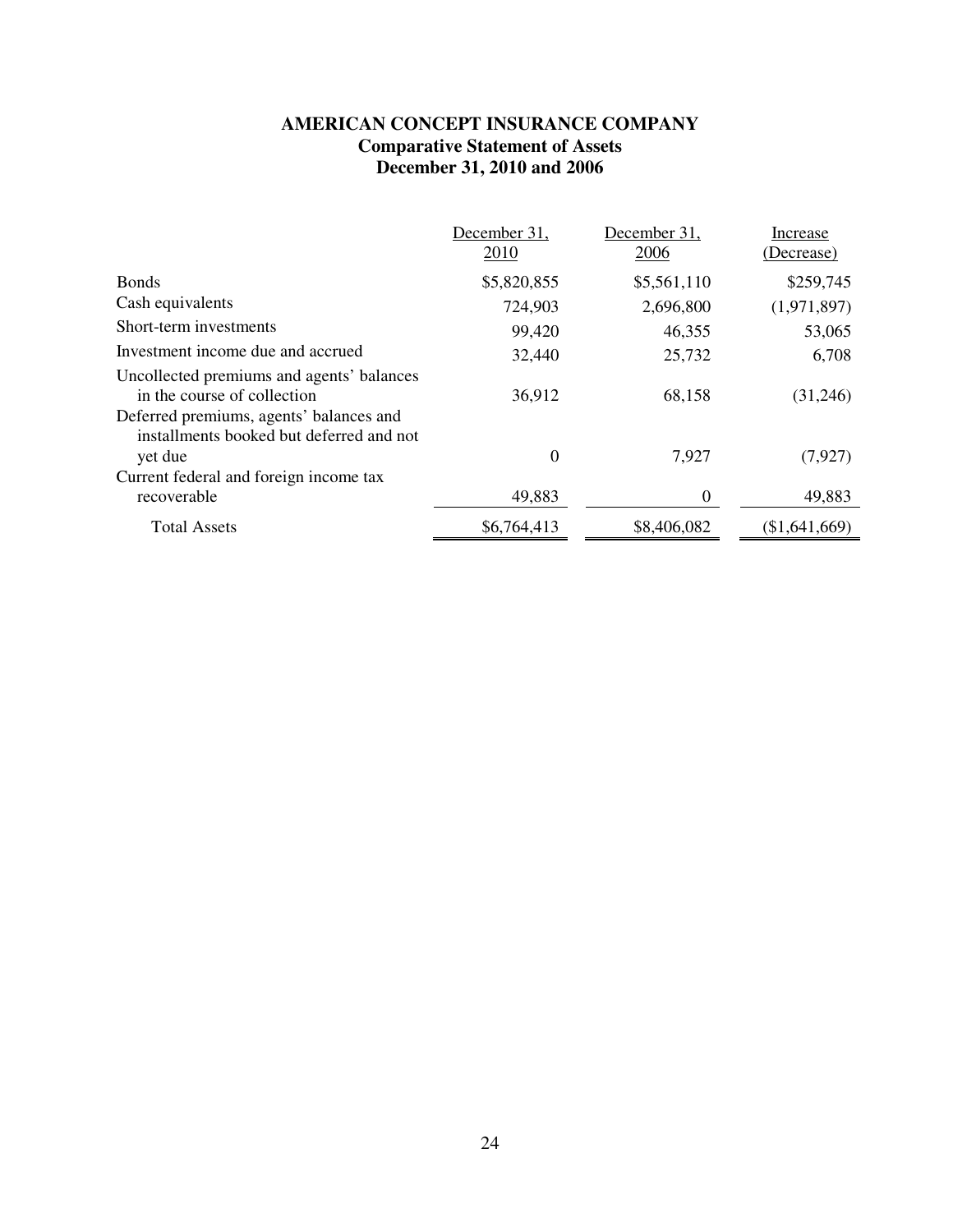# **AMERICAN CONCEPT INSURANCE COMPANY Comparative Statement of Liabilities and Surplus and Other Funds December 31, 2010 and 2006**

|                                                                          | December 31,<br>2010 | December 31,<br>2006 | Increase<br>(Decrease) |
|--------------------------------------------------------------------------|----------------------|----------------------|------------------------|
| Losses                                                                   | \$1,752,354          | \$3,881,987          | $(\$2,129,633)$        |
| Loss adjustment expenses                                                 | 425,939              | 1,167,414            | (741, 475)             |
| Commissions payable, contingent commissions<br>and other similar charges | (345)                | 5,395                | (5,740)                |
| Other expenses                                                           | 275,475              | 148,313              | 127,162                |
| Taxes, licenses and fees                                                 | 44,345               | 95,609               | (51,264)               |
| Unearned premiums                                                        | $\Omega$             | 8,308                | (8,308)                |
| Payable to parent, subsidiaries and affiliates                           | 75,921               | 251,490              | (175, 569)             |
| Aggregate write-ins for liabilities                                      | 0                    | 5,462                | (5, 462)               |
| <b>Total Liabilities</b>                                                 | 2,573,689            | 5,563,978            | (2,990,289)            |
| Common capital stock                                                     | 1,000,000            | 1,000,000            | $\Omega$               |
| Gross paid in and contributed surplus                                    | 2,809,484            | 2,809,484            | $\Omega$               |
| Unassigned funds (surplus)                                               | 381,240              | (967, 380)           | 1,348,620              |
| Surplus as regards policyholders                                         | 4,190,724            | 2,842,104            | 1,348,620              |
| Total Liabilities, Surplus and Other Funds                               | \$6,764,413          | \$8,406,082          | (\$1,641,669)          |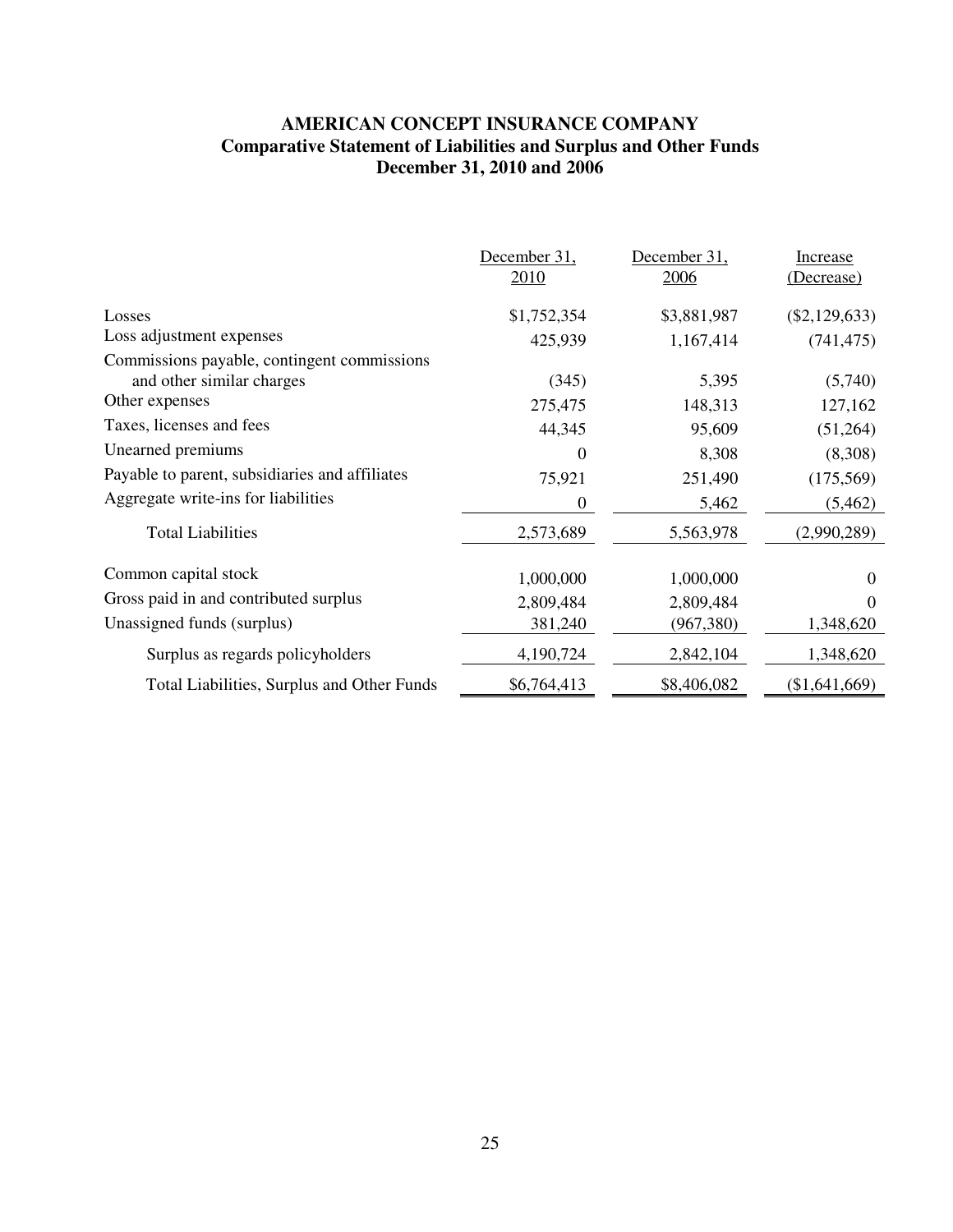# **AMERICAN CONCEPT INSURANCE COMPANY Statement of Income Year Ended December 31, 2010**

# UNDERWRITING INCOME

| Premiums earned                                                                                                                |                            | \$13,602     |
|--------------------------------------------------------------------------------------------------------------------------------|----------------------------|--------------|
| <b>DEDUCTIONS</b>                                                                                                              |                            |              |
| Losses incurred<br>Loss adjustment expenses incurred<br>Other underwriting expenses incurred                                   | 63,830<br>3,487<br>111,304 |              |
| Total underwriting deductions                                                                                                  |                            | 178,621      |
| Net underwriting gain or (loss)                                                                                                |                            | (165,019)    |
| <b>INVESTMENT INCOME</b>                                                                                                       |                            |              |
| Net investment income earned<br>Net realized capital gains or (losses) less capital gains tax                                  | 62,529<br>52               |              |
| Net investment gain or (loss)                                                                                                  |                            | 62,581       |
| <b>OTHER INCOME</b>                                                                                                            |                            |              |
| Net gain (loss) from agents' or premium balances charged off<br>Aggregate write-ins for miscellaneous income                   | 17<br>42                   |              |
| Total other income                                                                                                             |                            | 59           |
| Net income, after dividends to policyholders, after capital gains<br>tax and before all other federal and foreign income taxes |                            | (102, 379)   |
| Less: Federal and foreign income taxes incurred                                                                                |                            | (49, 883)    |
| Net Income                                                                                                                     |                            | $(\$52,496)$ |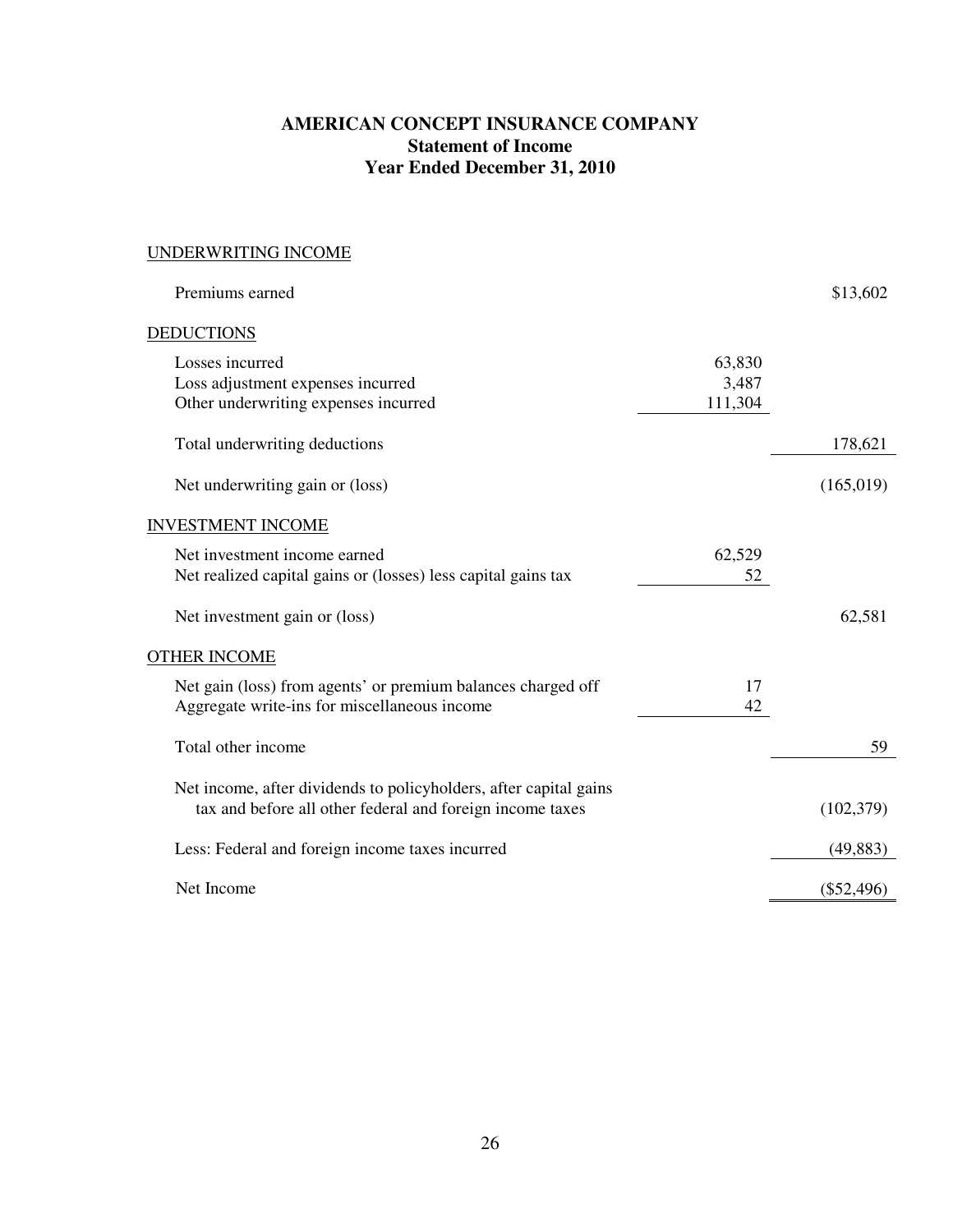# **AMERICAN CONCEPT INSURANCE COMPANY Capital and Surplus Account December 31, 2009 to December 31, 2010**

| Surplus as regards policyholders, December 31, 2009     | \$4,261,614 |
|---------------------------------------------------------|-------------|
| Net income                                              | (52, 496)   |
| Change in net unrealized capital gains or (losses)      | 2,265       |
| Change in net deferred income tax                       | 190,196     |
| Change in nonadmitted assets                            | (196, 450)  |
| Aggregate write-ins for gains and losses in surplus     | (14, 405)   |
| Change in surplus as regards policyholders for the year | (70, 890)   |
| Surplus as regards policyholders, December 31, 2010     | \$4,190,724 |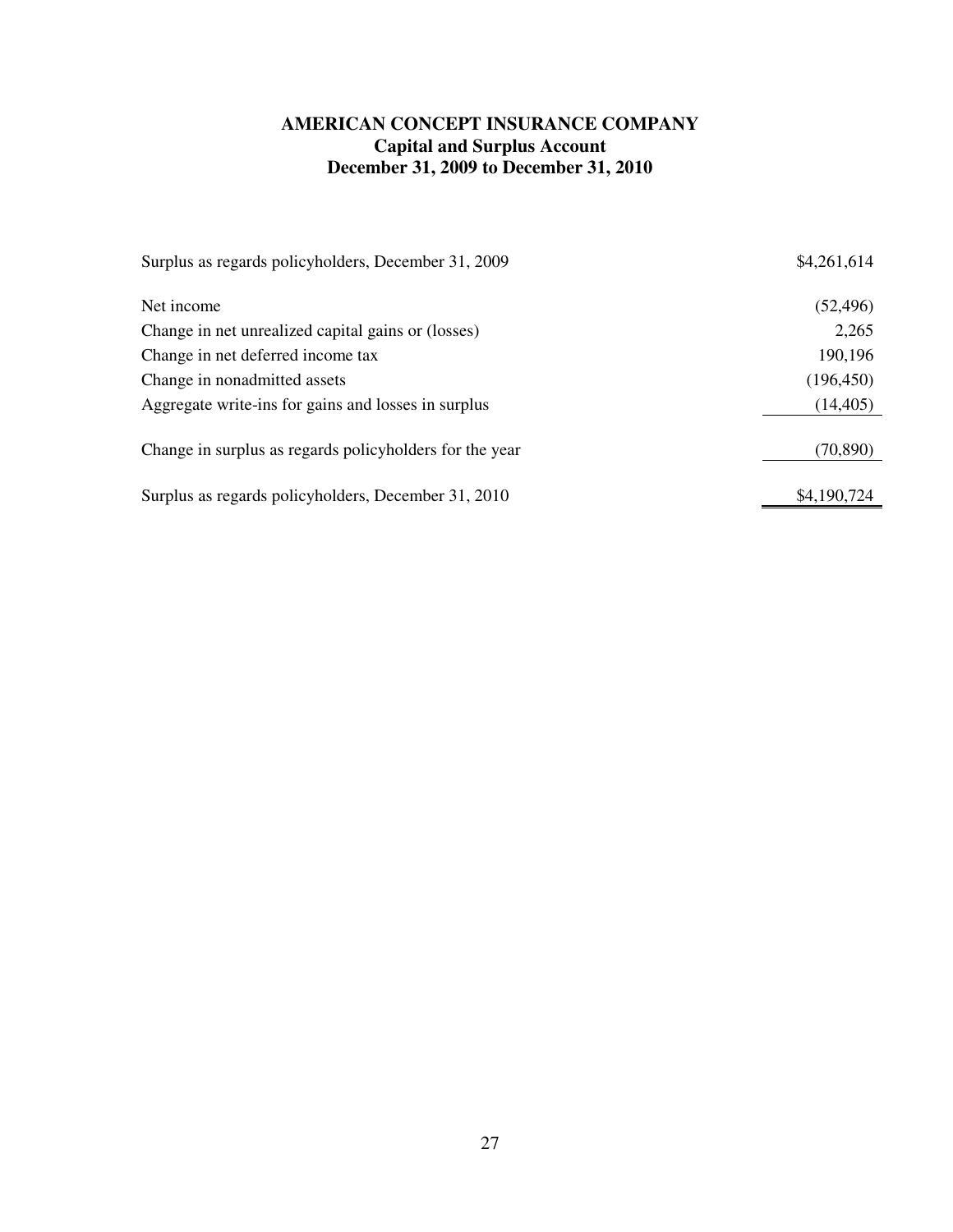# **AMERICAN CONCEPT INSURANCE COMPANY Reconciliation of Surplus December 31, 2006 to December 31, 2010**

| Surplus as regards policyholders,             |             |           |             |
|-----------------------------------------------|-------------|-----------|-------------|
| December 31, 2006                             |             |           | \$2,842,104 |
|                                               | Gains       | Losses    |             |
| Net income                                    | 1,507,236   |           |             |
| Change in net unrealized capital gains or     |             |           |             |
| (losses) less capital gains tax               |             | 957       |             |
| Change in net deferred income tax             |             | 381,166   |             |
| Change in nonadmitted assets                  | 330,402     |           |             |
| Aggregate write-ins for gains and losses in   |             |           |             |
| surplus                                       |             | 106,895   |             |
| Total gains and losses                        | \$1,837,638 | \$489,018 |             |
| Net increase (decrease) in surplus as regards |             |           |             |
| policyholders                                 |             |           | 1,348,620   |
| Surplus as regards policyholders,             |             |           |             |
| December 31, 2010                             |             |           | \$4,190,724 |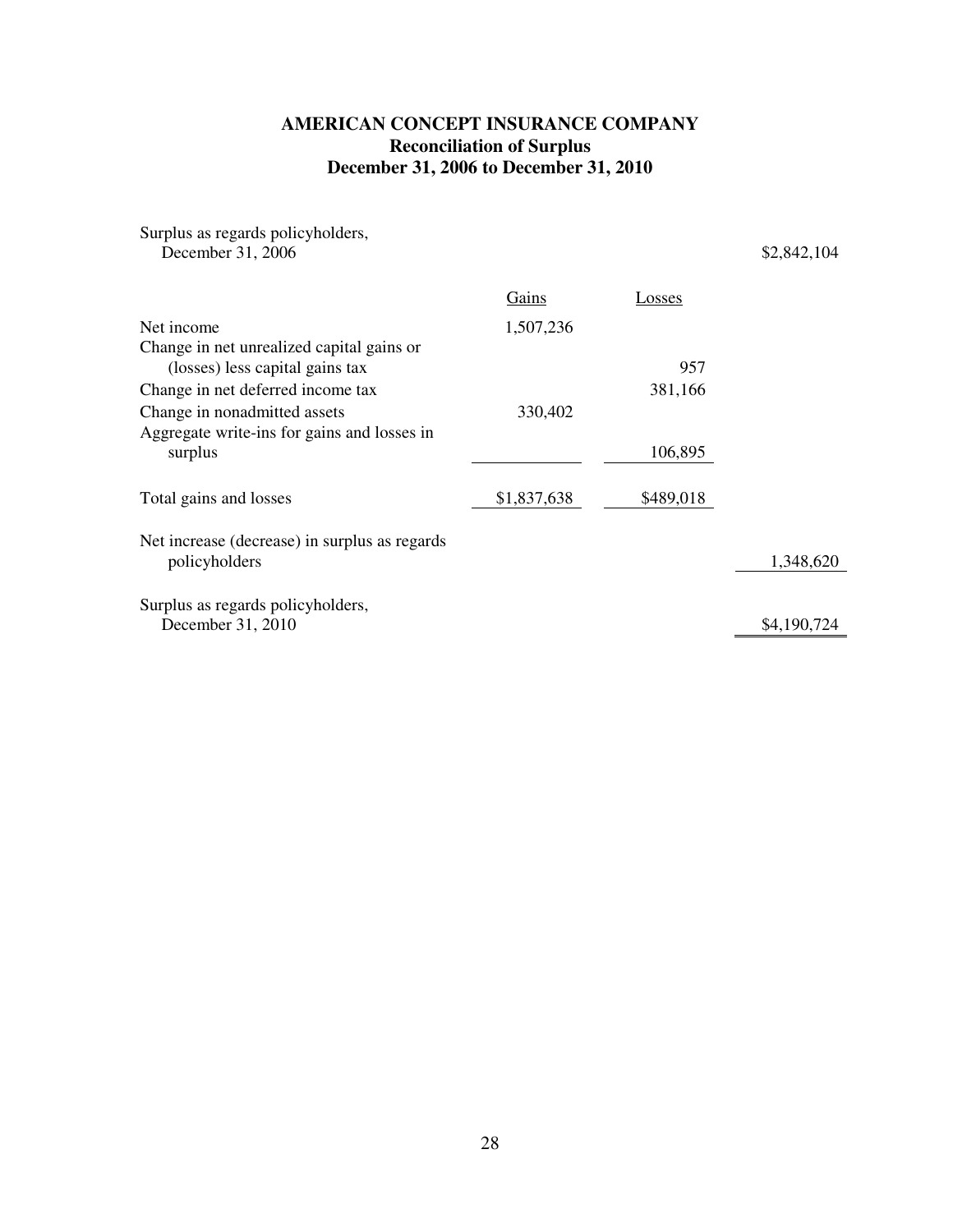# **AMERICAN CONCEPT INSURANCE COMPANY Analysis of Examination Adjustments December 31, 2010**

The examination of the Company, performed as of December 31, 2010, did not disclose any material misstatements to the financial statements contained in its 2010 Annual Statement filing. Accordingly, the amounts reported by the Company have been accepted for purposes of this report.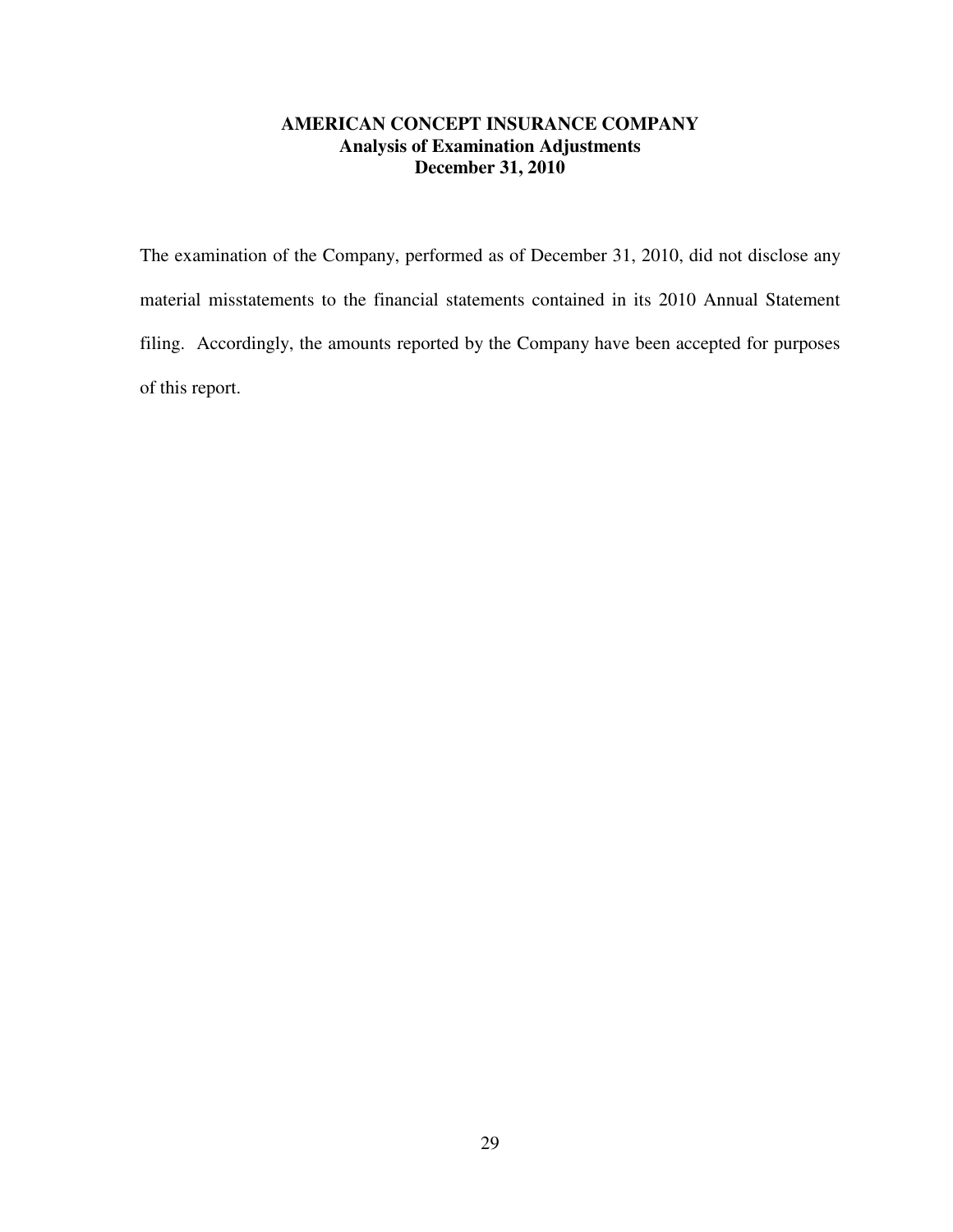# **COMMENTS ON FINANCIAL STATEMENTS**

## **ASSETS**

## **Bonds \$5,820,855**

The above amount is the net admitted value of bonds held by the Company at December 31, 2010 and is the same as that reported in its 2010 Annual Statement. The majority of the bonds are held by State Street Bank and Trust Company under the terms of a custodial agreement. Approximately 35.6% of the Company's bond portfolio, which amounts to \$2,074,702, is held in the form of special deposits (See "Statutory Deposits" section for details).

The quality ratings of all securities included in the Company's bond portfolio were reviewed based upon criteria established by the National Association of Insurance Commissioners. It was noted that 100% of the bond portfolio represents class 1 securities that are bonds of the "highest" quality.

The book/adjusted carrying value, par value, fair value and actual cost of the bond portfolio as of December 31, 2010, are as follows:

| Book/Adjusted |             |             |                    |
|---------------|-------------|-------------|--------------------|
| Carrying      | Par Value   | Fair Value  | <b>Actual Cost</b> |
| Value         |             |             |                    |
| \$5,820,855   | \$5,682,470 | \$5,932,909 | \$5,881,349        |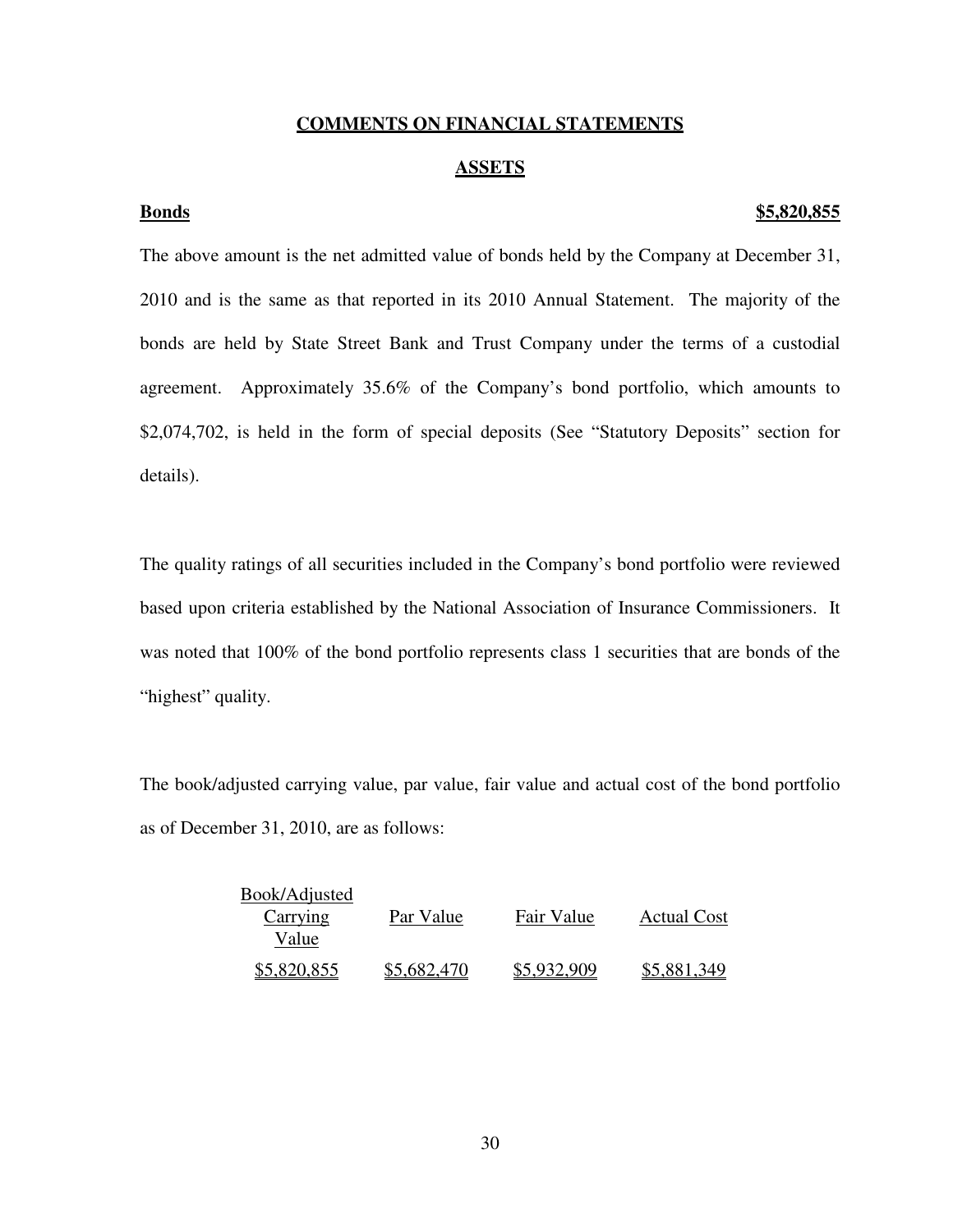## **LIABILITIES**

# **Losses and Loss Adjustment Expenses \$2,178,293**

# Losses \$1,752,354 Loss Adjustment Expenses 425,939 Total \$2,178,293

The reserves for losses and loss adjustment expenses reflected above are the same as those reported by the Company in its 2010 Annual Statement. The reserve calculation prepared by the Company was reviewed by Merlinos & Associates, Inc. ("Merlinos"), consulting actuaries for the Rhode Island Insurance Division. Merlinos relied upon the underlying data reported by the Company, and their analyses included a review of the actuarial assumptions and methods used by the Company in determining the reserves, and such tests of actuarial calculations as deemed necessary.

In assisting Merlinos with the reserve analysis, the examiners either independently performed or relied upon the procedures performed by the Company's independent accounting firm to verify the integrity of the underlying claims data, including completeness testing. A combination of subjective and statistical sampling techniques was utilized in testing the claims data, as deemed appropriate.

## **POLICYHOLDERS' SURPLUS**

# **Policyholders' Surplus \$4,190,724**

The above amount is same as that reported by the Company in its 2010 Annual Statement, and consists of the following:

| Common capital stock                  | 1,000,000 |
|---------------------------------------|-----------|
| Gross paid in and contributed surplus | 2,809,484 |
| Unassigned funds (surplus)            | 381,240   |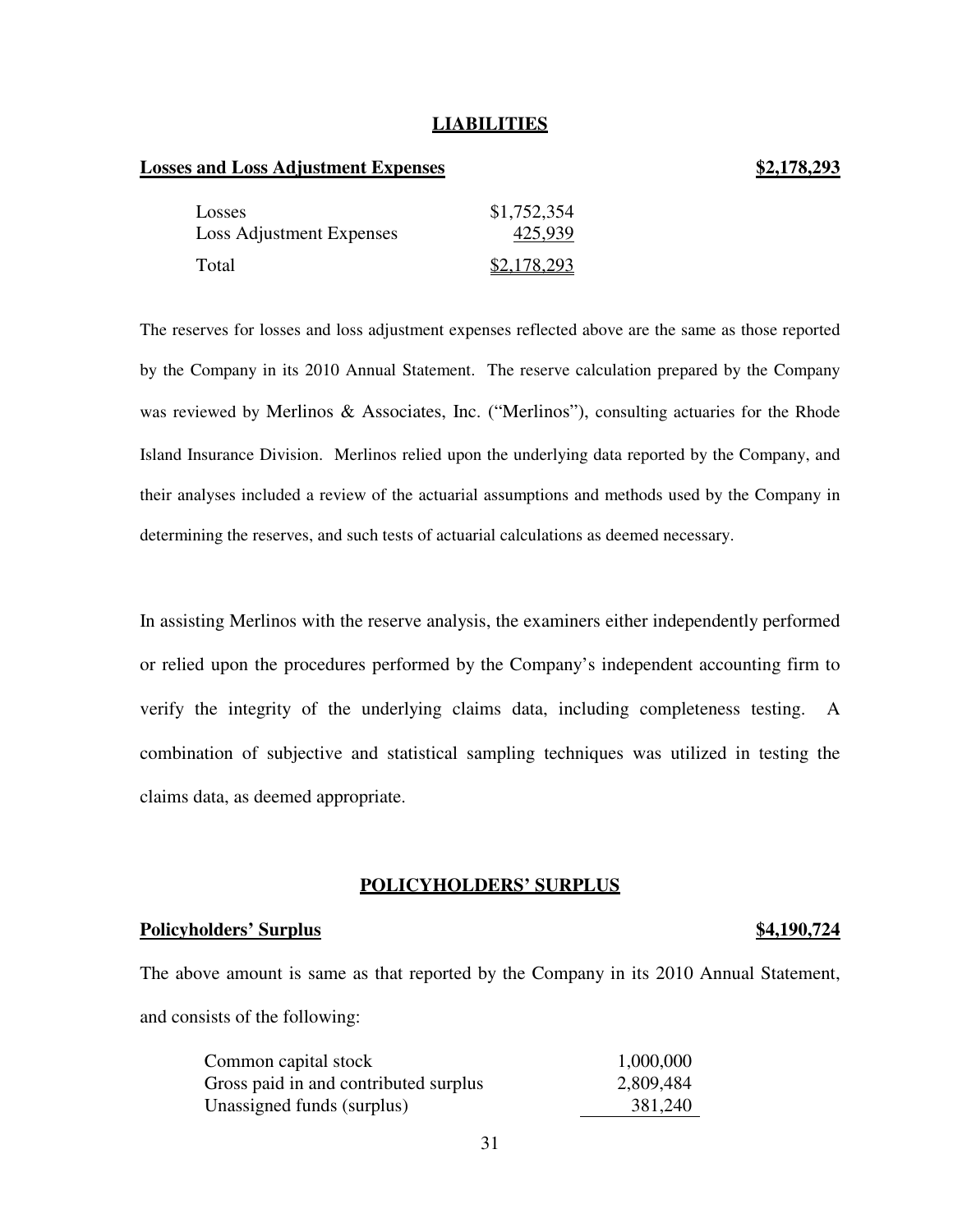Surplus as Regards Policyholders 54,190,724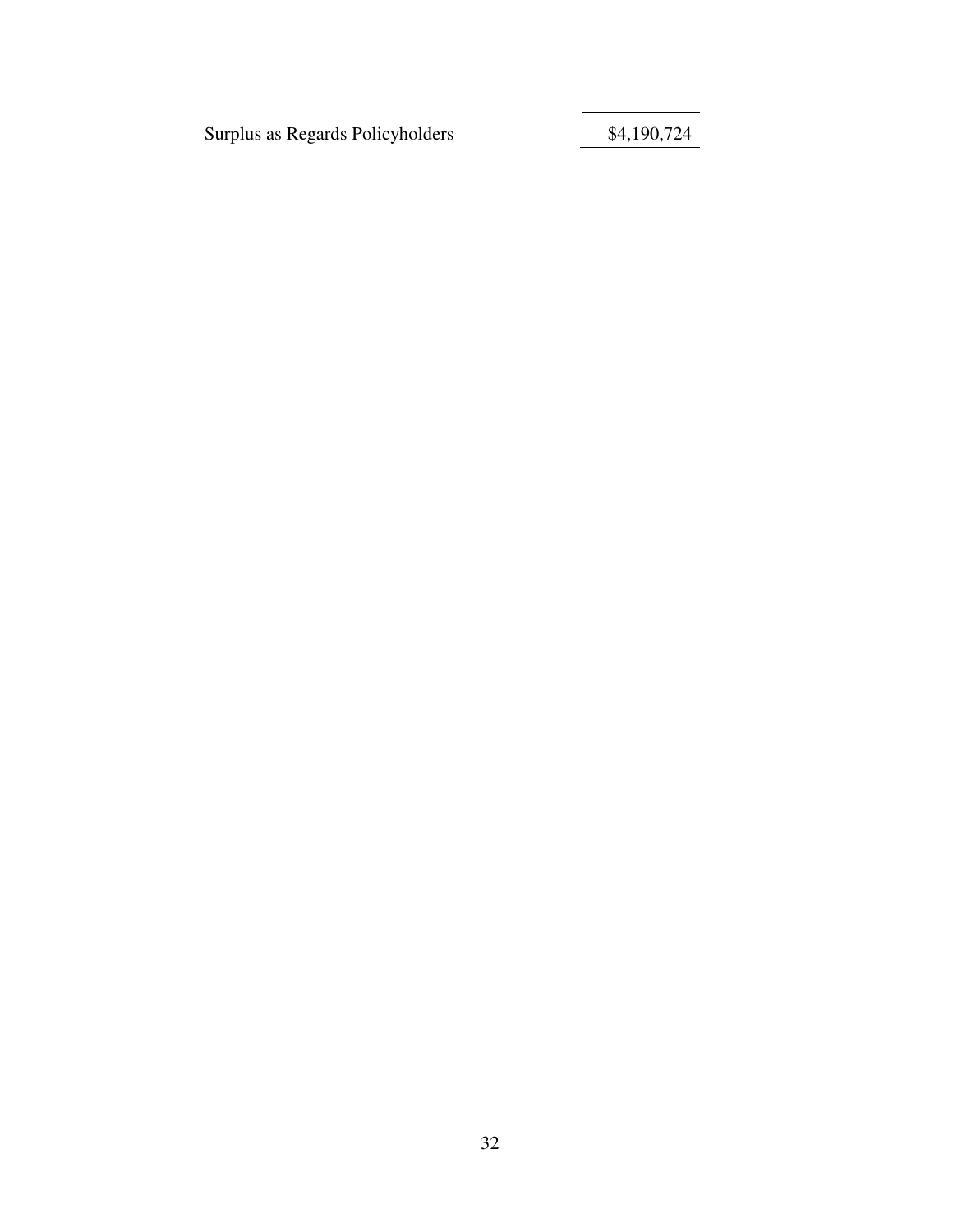# **SUBSEQUENT EVENTS**

A review of the minutes of the Board of Directors' meetings for the period subsequent to the examination period was performed to ascertain whether any subsequent events have occurred which would have a material impact on the Company's operations or financial statements. In addition, an inquiry was made of the Company's management regarding subsequent events. Based upon our review, the following significant events occurred subsequent to the period covered by this examination:

# Changes in Management

Effective August 16, 2011, the number of members of the Board of Directors was increased from five (5) to six (6), and John A. Dore was elected to the Board of Directors.

# Annual Independent Audit Exemption

Subsequent to the period covered by this examination, management requested an exemption from the requirement to have an annual audit performed by an independent certified public accountant, pursuant to Rhode Island Insurance Regulation 87, Section 4. Based on the facts presented by management, the Insurance Division granted the Company's request for an exemption from the annual audit requirement beginning with the year ending December 31, 2011.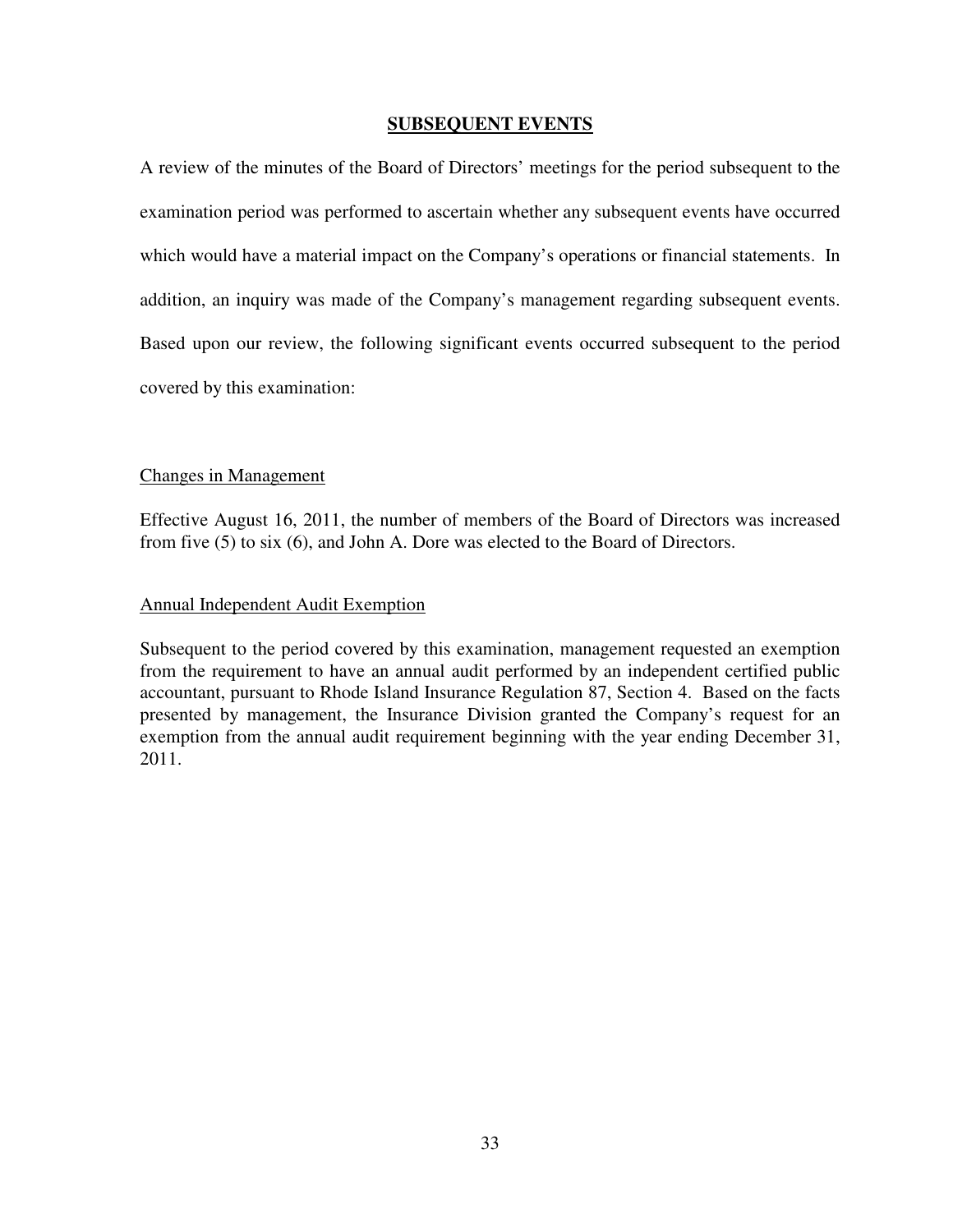# **SUMMARY OF RECOMMENDATIONS**

| No. | <b>Recommendation</b> | Page            |
|-----|-----------------------|-----------------|
|     |                       | $\mathbf{N}$ o. |

1 It is recommended that the Company revise, update, and incorporate the Providence Washington Insurance Group into the Enstar disaster recovery plan and ensure that all necessary sections are included in the plan. 17